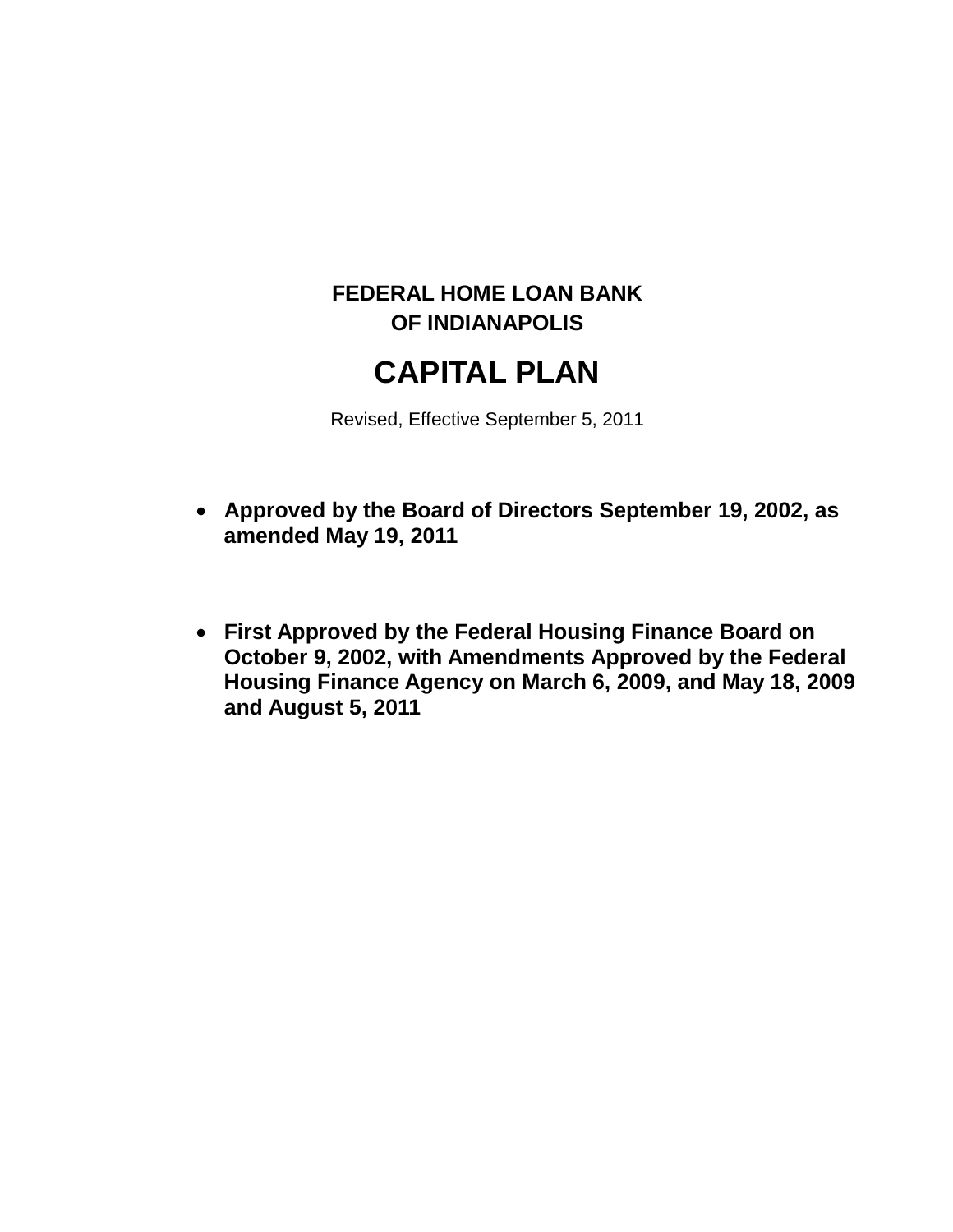# TABLE OF CONTENTS

| T.    | Introduction<br>A. Capital Overview<br><b>B. Plan Summary</b><br>C. Transition Provisions<br>D. General                                                                                                    | 1<br>1<br>$\mathbf 1$<br>$\mathbf 2$<br>$\overline{2}$          |
|-------|------------------------------------------------------------------------------------------------------------------------------------------------------------------------------------------------------------|-----------------------------------------------------------------|
|       | II. Definitions                                                                                                                                                                                            | $\overline{2}$                                                  |
|       | III. Capital Requirements<br>A. Capital Ratio<br><b>B. Leverage Capital Requirement</b><br>C. Permanent Capital Requirement<br>D. Regulatory Reporting                                                     | 6<br>$\,6$<br>$\boldsymbol{6}$<br>$\,$ 6 $\,$<br>$\overline{7}$ |
|       | IV. Class of Stock; Rights and Dividends<br>A. Class B Stock<br><b>B.</b> Dividends<br>C. Additional Offerings<br>D. Liquidation, Consolidation or Merger of the FHLBI                                     | 7<br>$\overline{7}$<br>$\bf 8$<br>$\boldsymbol{9}$<br>9         |
|       | V. Investment by Members<br>A. Stock Requirement<br><b>B.</b> Stock Requirement Calculation<br>C. Adjustment or Amendments to Stock Requirement Percentages                                                | 9<br>10<br>10<br>11                                             |
|       | VI. Transfer, Redemption or Repurchase of Stock<br>A. Transfer to Other Members<br>B. Redemption of Stock by Member<br>C. Repurchase of Stock by FHLBI<br>D. Additional Limitations to Redemption of Stock | 12<br>12<br>12<br>13<br>14                                      |
| VII.  | Termination of or Withdrawal from Membership<br>A. Effective Date of Termination<br>B. Member Rights During Redemption Period<br>C. Cancellation of Withdrawal Notice<br>D. Readmission to Membership      | 15<br>15<br>16<br>19<br>19                                      |
| VIII. | Adoption of Changes to Capital Plan                                                                                                                                                                        | 20                                                              |
| IX.   | <b>Transition Provisions</b><br>A. Exchange of Existing Stock<br>B. Withdrawal from Membership Prior to Effective Date<br>C. Effect on Election of Directors                                               | 20<br>20<br>21<br>22                                            |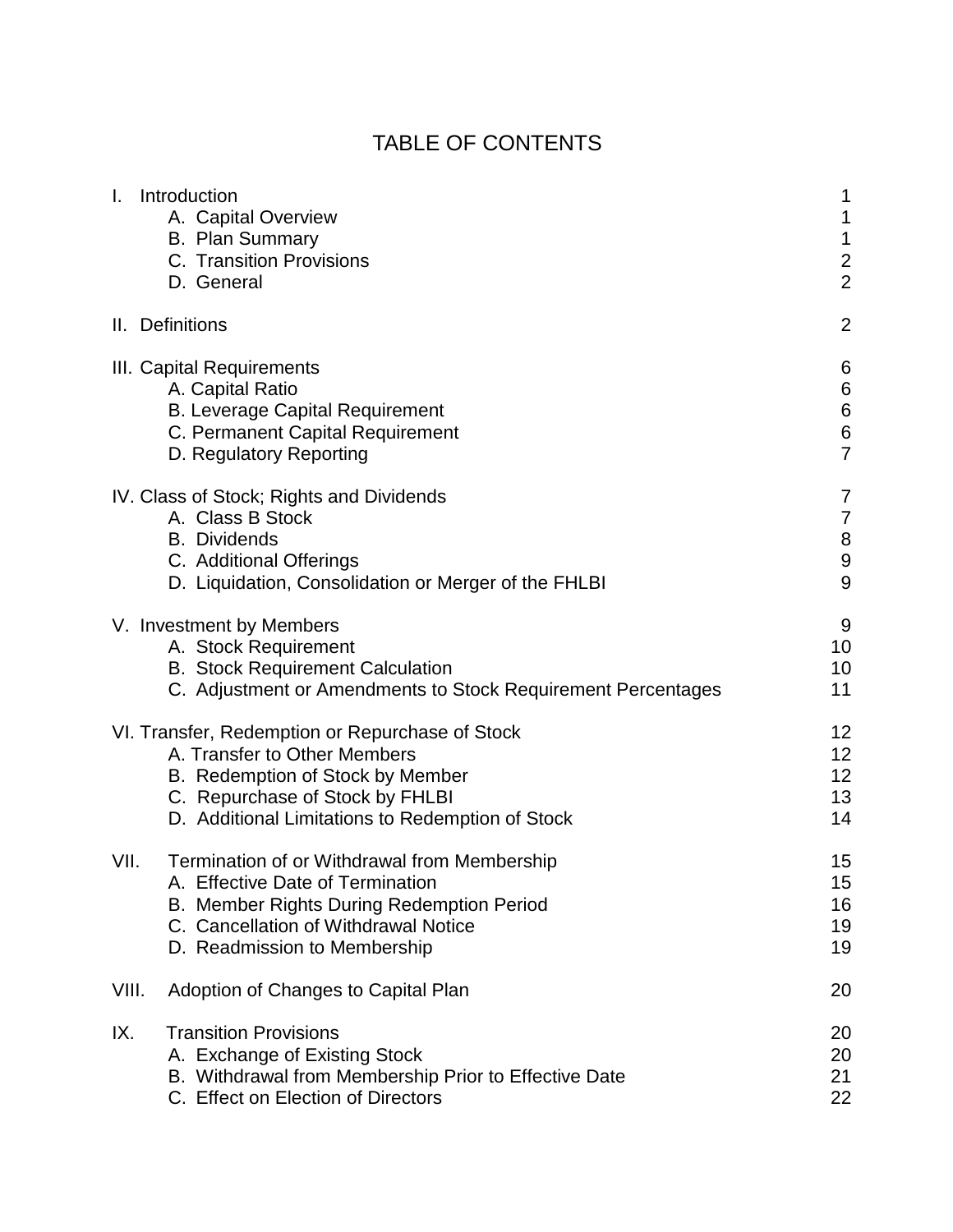| Х.    | Retained Earnings Enhancement Implementation and Definitions<br>A. Implementation<br>B. Definitions applicable to Section X of this Capital Plan                                                                                                        | <b>22</b><br>22<br>23 |
|-------|---------------------------------------------------------------------------------------------------------------------------------------------------------------------------------------------------------------------------------------------------------|-----------------------|
| XI.   | <b>Establishment of Restricted Retained Earnings</b><br>A. Segregation of Account<br><b>B.</b> Allocations to Account                                                                                                                                   | 26<br>26<br>26        |
| XII.  | Limitation on Dividends, Stock Purchase and Stock Redemption<br>A. General Rule on Dividends<br>B. Limitations on Repurchase and Redemption                                                                                                             | 28<br>28<br>28        |
| XIII. | <b>Termination of Retained Earnings Capital Plan Amendment Obligations</b><br>A. Notice of Automatic Termination Event<br>B. Notice of Voluntary Termination<br>C. Consequences of an Automatic Termination Event or Vote To Terminate the<br>Agreement | 28<br>28<br>30<br>30  |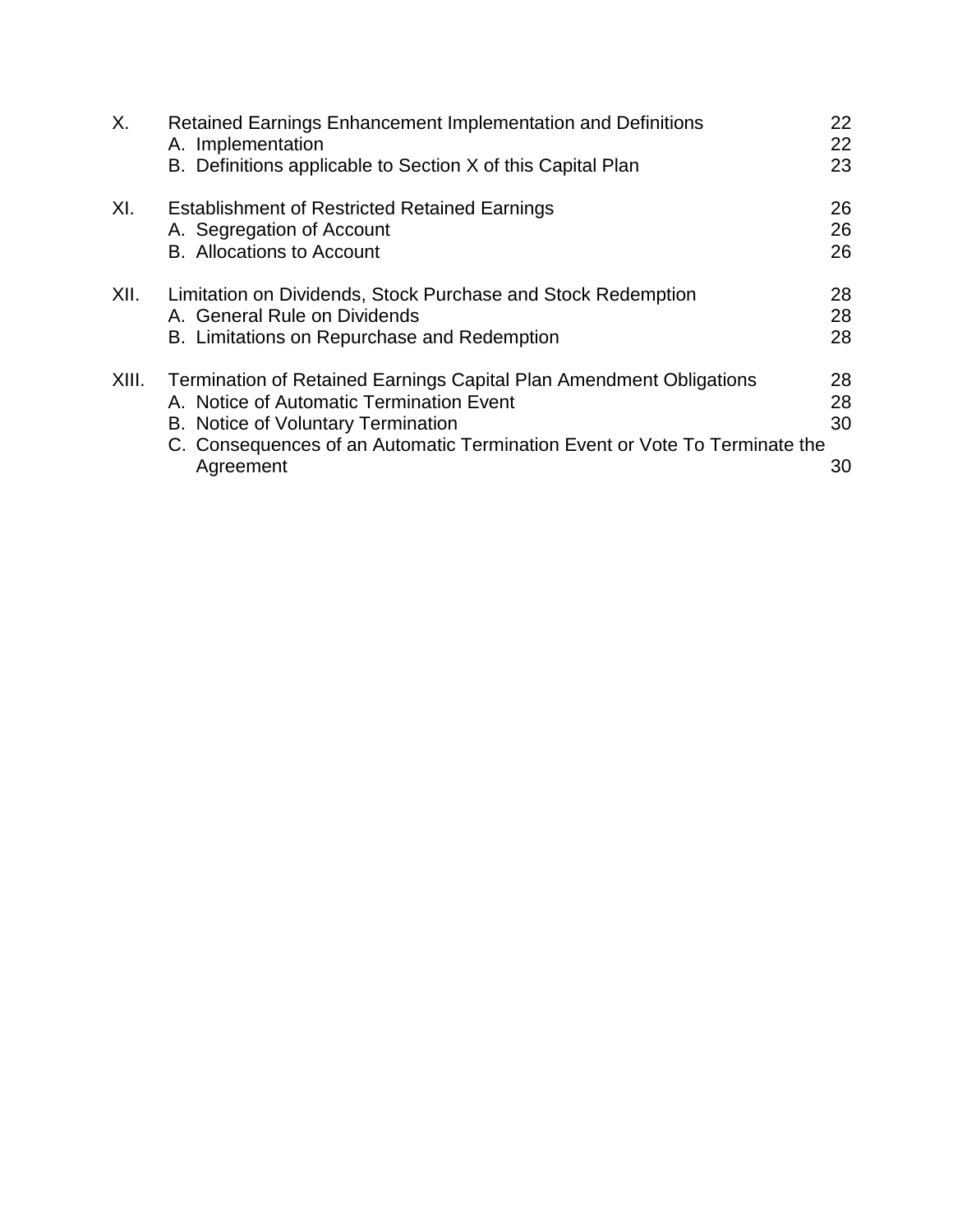### **Capital Plan**

#### I. Introduction

#### A. Capital Overview

The Gramm-Leach-Bliley Act of 1999 specified that the Federal Home Loan Banks ("FHLBanks") transition from a "subscription" capital form to a permanent capital form. The Act also imposed certain risk-based capital requirements on the FHLBanks. The Federal Home Loan Bank of Indianapolis ("FHLBI") has adopted this capital plan ("Capital Plan" or "Plan") in accordance with the implementing regulations (the "Capital Regulation") issued by the Federal Housing Finance Board ("Finance Board"). Terms used but not defined herein shall be used as defined in the Act or the Capital Regulation.

#### B. Plan Summary

- The Plan provides for the issuance of Class B Stock, divided into Subseries B-1 and B-2, based upon the greater of a percentage of a member's Total Mortgage Assets (its Membership Requirement) or its Activity-based Stock Requirement with the FHLBI, with a minimum investment of \$1,000.
- The initial Total Mortgage Asset percentage shall be 1.0% with a range of 0.75% to 1.25% and the membership requirement is subject to a maximum stock purchase of \$35,000,000. No maximum exists for the Activity-based Stock Requirement.
- The initial percentages and ranges for each type of Activity-based Asset shall be as follows: a. Credit Products - 5.0% (2.0 - 5.0%); b. Derivative Contracts - 5.0% (3.0 - 5.0%); and c. Acquired Member Assets - 3.0% (0.0 - 5.0%).
- The Plan provides that the FHLBI may make offerings to its members of additional shares of Subseries B-1 Stock from time to time.
- The Plan also sets forth the capital requirements that the FHLBI must maintain under the Act and the Finance Agency's regulations. It provides that memberrequired investments in the Class B Stock may be adjusted by the Board of Directors, as needed, to enable FHLBI to continue to meet those capital requirements.
- Required stock subject to a member redemption request, a withdrawal from membership request, or is held by a non-member after a merger with a member shall be converted to Subseries B-2 stock and shall receive eighty percent (80%) of the Subseries B-1 Stock declared dividend.
- Required stock for an entity that has had its membership terminated by the Board of Directors because of the appointment of a conservator or receiver will be its Activity-based Stock Requirement.
- Class B Stock is redeemable upon five (5) years' prior written notice, subject to certain restrictions and limitations set forth in the following sections of this Capital Plan. A fee of \$500 will be assessed by the FHLBI on members that cancel requests to redeem stock or that cancel requests to withdraw from membership.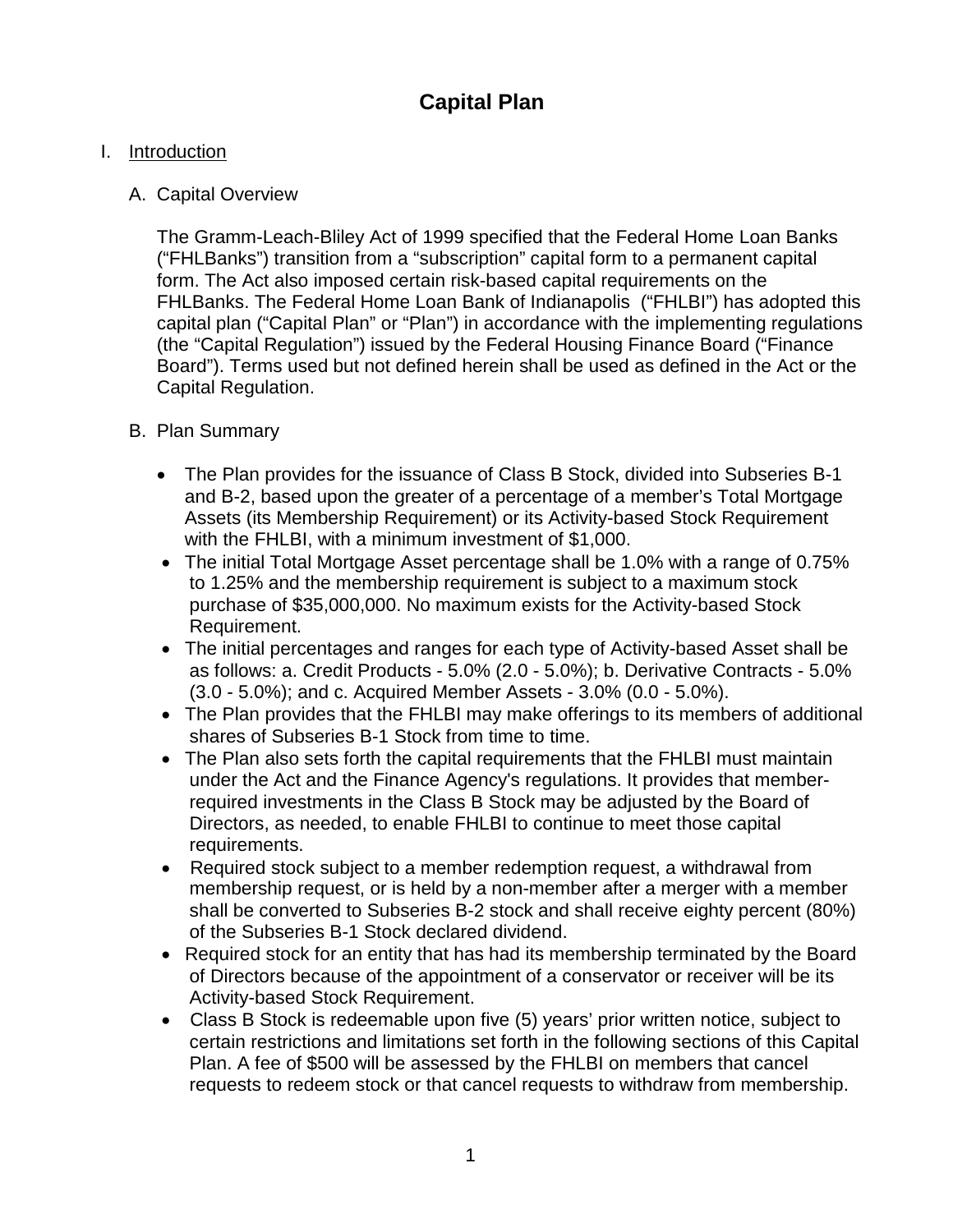#### C. Transition Provisions

The Plan will be effective on a date declared by the Board of Directors, which shall not be later than 18 months after approval is received from the Finance Board of the Capital Plan. All outstanding stock of the members will be automatically exchanged for shares of an equal amount of par value of Class B Stock. Any excess Class B Stock then held by a member may be repurchased by the FHLBI in its discretion in accordance with Section IX hereof. A member may elect to terminate its membership with thirty (30) days' notice to the Finance Board and the FHLBI prior to the Effective Date of this Capital Plan, in accordance with Section IX hereof.

#### D. General

In certain sections of this Capital Plan, the terms "in its discretion" or "in its sole discretion" are used when describing the FHLBI's decision-making authority. The FHLBI acknowledges that the Finance Agency, in its role as safety and soundness regulator, may limit the FHLBI's discretion in certain circumstances.

The Capital Plan takes into account the applicable provisions of the Act and the Capital Regulation and it is not intended to contradict such provisions. If any statements contained in the Capital Plan conflict with the actual provisions of the Act or the Capital Regulation, as amended from time to time, the provisions of the Act or the Capital Regulation will control.

#### II. Definitions

In this Capital Plan, unless the context otherwise requires, words describing the singular number shall include the plural and vice versa. The following are defined terms used in this Plan.

"Acquired Member Assets" means those assets acquired by the FHLBI from a member that meet the requirements of 12 C.F.R. §955. This includes Mortgage Purchase Program ("MPP") assets.

"Act" means the Federal Home Loan Bank Act, as amended.

"Activity-based Assets" means the total of a member's outstanding Credit Products, Derivative Contracts and Acquired Member Assets, which shall be calculated using the following balances: (a) for lines of credit, the commitment amount; (b) for standby letters of credit, the maximum available credit under the standby letter of credit; (c) for all other Advances or Credit Products, the principal balance on the FHLBI's books; (d) for Derivative Contracts, the amount of collateral required for the transaction; and (e) for Acquired Member Assets, the principal balance, as adjusted from time to time on the FHLBI's books, provided that all Acquired Member Assets on the FHLBI's books on the Effective Date of the Plan shall not be included in the calculation of a member's Activity-

based Assets.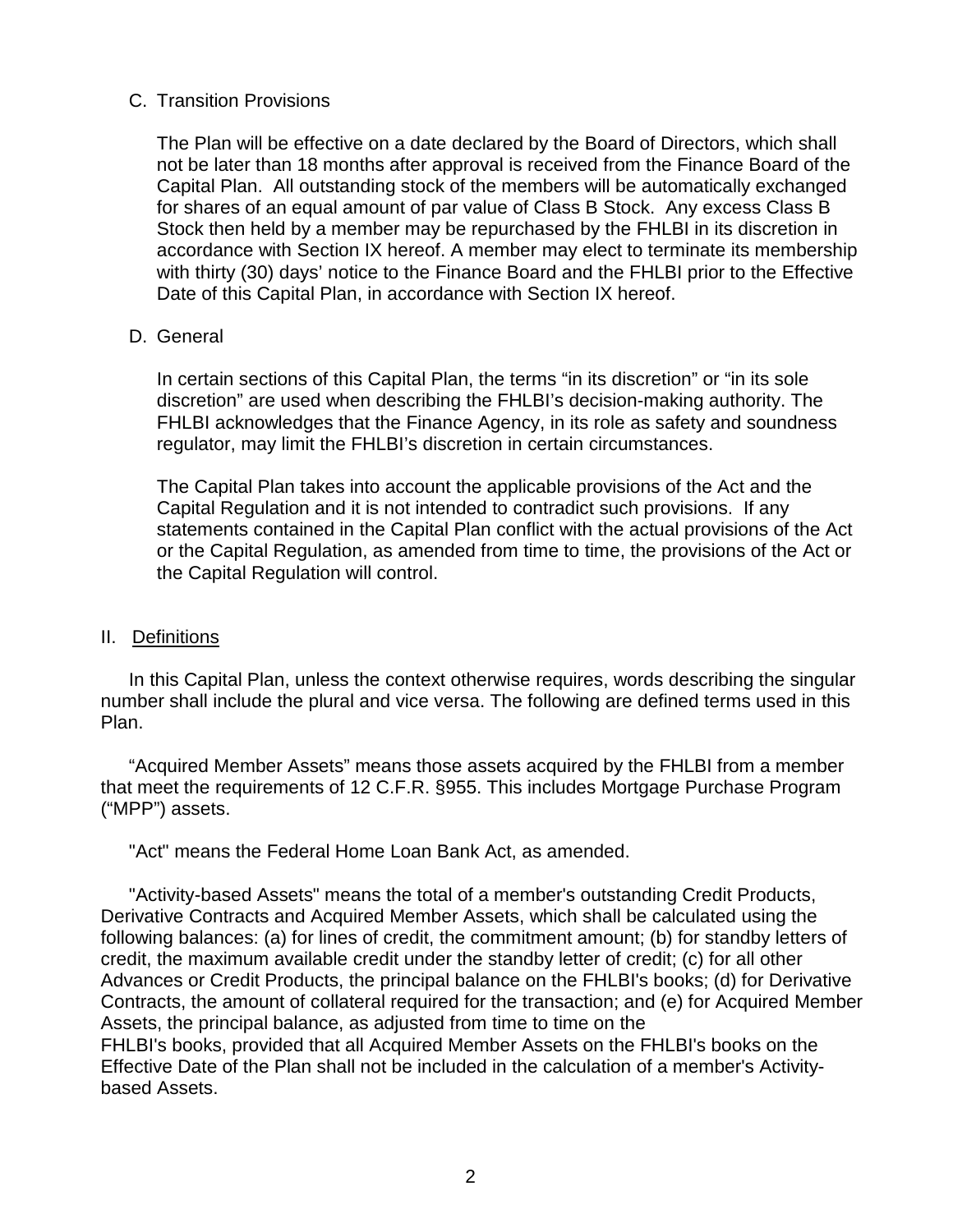"Activity-based Stock Requirement" means the sum of the outstanding Activity-based Assets of a member multiplied by the applicable percentage for each type of Activity-based Asset, in effect from time to time.

"Advances" means loans to a member from the FHLBI that are: (a) provided pursuant to a written agreement; (b) supported by a note or other written evidence of the member's obligations; and (c) fully secured by collateral in accordance with the Act and Finance Agency regulations.

"Board of Directors" means the board of directors of the FHLBI.

"Business Day" means a day which is not (a) a Saturday, Sunday or legal holiday on which FHLBI is authorized to remain closed or (b) a day on which the New York Stock Exchange is closed.

"Capital Ratio" means Total Capital divided by Total Assets.

"Cash Management Services Account" or "CMS Account" means a demand deposit account held by a member at the FHLBI.

"Class B Stock" means the capital stock with a five-year redemption period that the FHLBI is authorized to issue under this Capital Plan.

"Credit Products" means Advances, lines of credit, standby letters of credit, Affordable Housing Program ("AHP") advances, and Community Investment Program ("CIP") advances offered by the FHLBI.

"Credit Risk Capital" means an amount of Permanent Capital equal to the sum of the credit risk capital charges for FHLBI's assets, off-balance sheet items and Derivative Contracts. These charges are calculated using the methodology and risk weights assigned to each classification in the Capital Regulation, as the same may be amended from time to time. Assets that are not rated directly or indirectly by any NRSRO shall be rated by the FHLBI using standards available from an NRSRO or similar standards.

"Derivative Contract" means generally a financial contract, the value of which is derived from the values of one or more underlying assets, reference rates, or indices of asset values, or credit-related events. Derivative Contracts include interest rate, foreign exchange rate, equity, precious metals, commodity and credit contracts and any other instruments that pose similar risks.

"Determination Date" means the dates on which a member's Stock Requirement is recalculated due to the addition of new Activity-based Assets. The Determination Date shall be: (a) for lines of credit, the date of commitment; (b) for Derivative Contracts, the date of the FHLBI confirmation; (c) for standby letters of credit, the date of issuance; (d) for other Advances and other Credit Products, the date of disbursement; and (e) for Acquired Member Assets, the Settlement Date.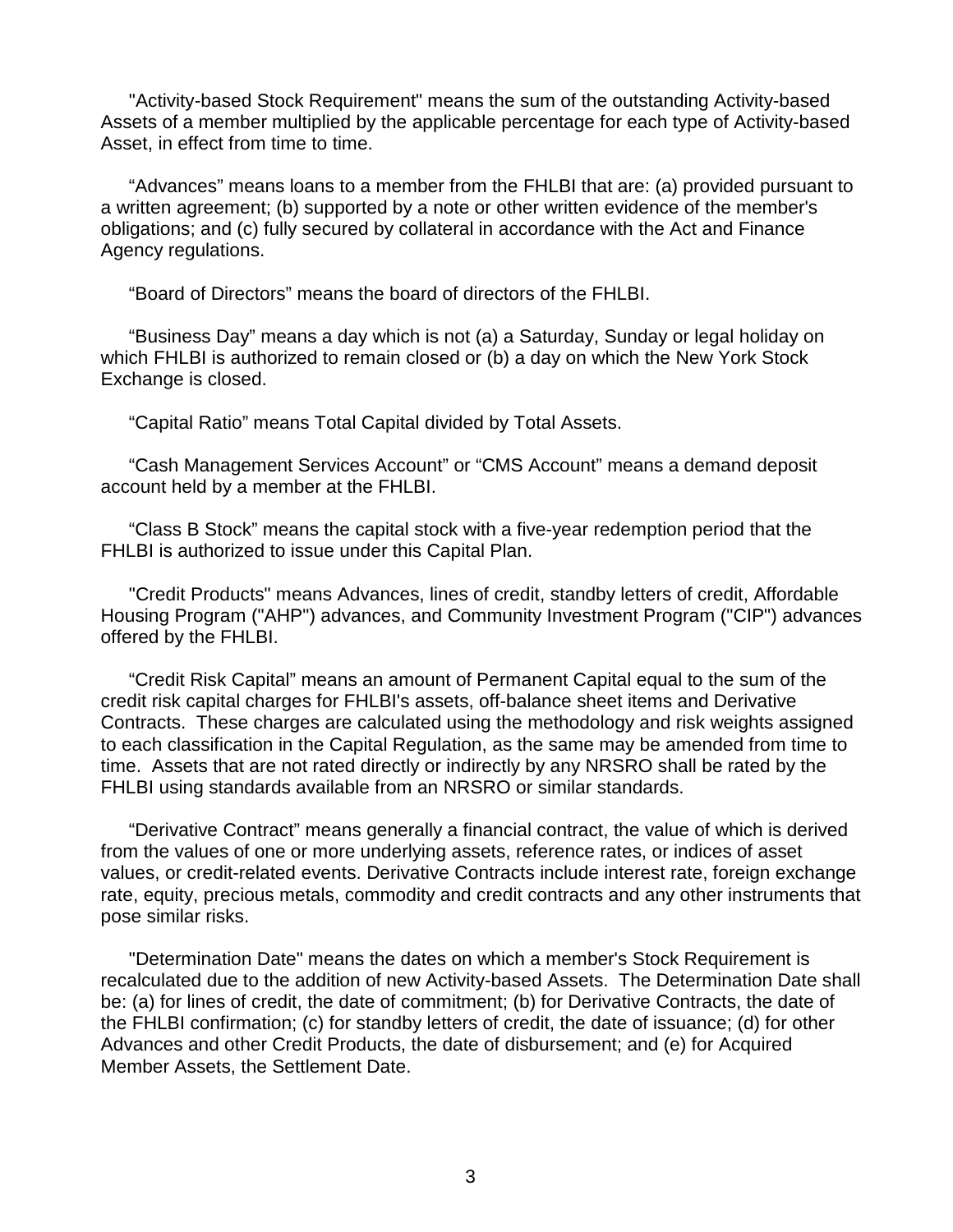"Effective Date," when used with respect to termination of membership, shall mean those dates set forth in Section VII hereof, and, when used with respect to the commencement date of this Capital Plan, means the date the FHLBI first issues any stock under this Plan.

"Excess Stock" means any shares of Class B Stock held by a member (or its successor) in excess of the member's Stock Requirement.

"FHFA" or "Finance Agency" means the Federal Housing Finance Agency, or its predecessor, the Finance Board, or any successor thereto.

"Financial Statements" means a member's annual regulatory Call Report, or similar annual regulatory filing for members that do not file Call Reports, provided that the FHLBI may, if such Call Reports or other regulatory filings are unavailable, or if the context otherwise requires, rely upon annual audited financial statements or upon quarterly Call Reports or similar quarterly regulatory filings.

"Information Statement" means the document containing the information concerning the FHLBI and the Capital Plan that is required to be disclosed to members pursuant to 12 C.F.R. § 933.5.

"GAAP" means generally accepted accounting principles in the United States as in effect from time to time.

"Leverage Capital" means the sum of Permanent Capital multiplied by 1.5 and all the other components of Total Capital.

"Leverage Capital Requirement" means Leverage Capital divided by Total Assets.

"Market Risk Capital" means an amount of Permanent Capital equal to the sum of the market value of the FHLBI's portfolio at risk and the amount by which the current market value of Total Capital is less than eighty-five percent (85%) of the book value of Total Capital. The risk to the portfolio is defined as that arising from movements in interest rates, foreign exchange rates, commodity prices, and equity prices which might arise during periods of market stress, as measured by an internal market risk model that estimates the market value of all of the FHLBI's instruments and market value of the portfolio at risk, as more fully described in 12 C.F.R. §932.5(b). The market risk model will be validated annually by knowledgeable FHLBI staff outside the FHLBI's Treasury Department or by a qualified third party, with results reviewed by the Board of Directors and provided to the Finance Agency.

"NRSRO" means a credit rating organization regarded as a Nationally Recognized Statistical Rating Organization by the Securities and Exchange Commission.

"Operations Risk Capital" means an amount equal to thirty percent (30%) of the sum of the FHLBI's Credit Risk Capital and Market Risk Capital requirements, or a lesser amount but no less than ten percent (10%) if the FHLBI provides an alternate methodology approved by the Finance Agency or provides for insurance coverage from an insurer that has been rated at least the second highest investment grade rating by an NRSRO.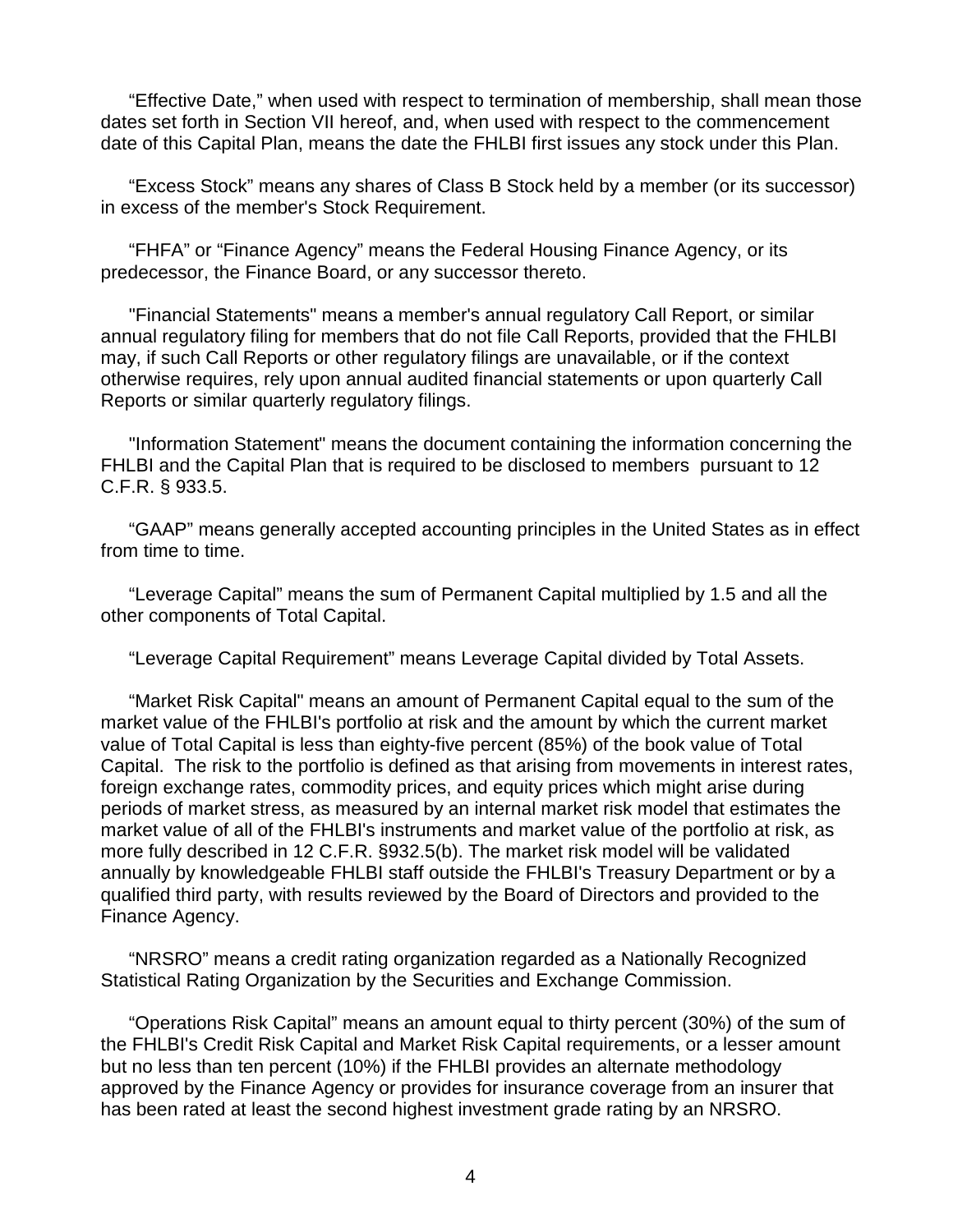"Opt-out Date" means the date by which a member must notify the Finance Board and the FHLBI that it wishes to opt out of the stock conversion and withdraw from membership. Such date shall be thirty (30) days prior to the date determined by the Board of Directors as the Effective Date of the Capital Plan.

"Permanent Capital" means retained earnings under GAAP plus the amount paid in for Class B Stock.

"Recalculation Date" means: (1) on or about April 1 of each year for re-calculating a member's Total Mortgage Assets, (2) each Determination Date for re-calculating a member's Activity-based Stock Requirement due to the acquisition of Activity-based Assets, (3) the effective date of any adjustment or amendment to the Stock Requirement percentages under Section V.C., and (4) the date of any recalculation performed by the FHLBI due to reductions in the member's Activity-based Assets as a result of payments or changes in value or any other recalculation provided for under Section V.B.5.

"Record Date" means December 31 of the calendar year immediately preceding the election year.

"Redemption Cancellation Fee" means the \$500 fee imposed by the FHLBI on a member that cancels a redemption notice for stock constituting part or all of the member's Stock Requirement.

"Redemption Period" is the five-year period from the date the notice of request for redemption of stock is received by the FHLBI from the member until the stock can be redeemed.

"Risk-based Capital Requirement" means an amount of Permanent Capital equal to the sum of the FHLBI's required Credit Risk Capital, Market Risk Capital and Operations Risk Capital requirements.

"Risk Management Policy" means the policy of the FHLBI, reviewed by the Board of Directors at least annually, regarding the FHLBI's risk management practices and procedures as permitted under the Capital Regulation and other rules and regulations of the Finance Agency, and as such policy may be in effect or amended from time to time.

"Settlement Date" means the date Acquired Member Assets are purchased by the FHLBI and proceeds are actually paid to or on behalf of the member.

"Stock Requirement" means the amount of Class B Stock the member is required to hold based upon the greater of a percentage of the member's Total Mortgage Assets (its Membership Requirement) or the Activity-based Stock Requirement.

"Subseries B-1 Stock" means that Subseries of Class B Stock that will initially be issued and that will pay a higher dividend than the Subseries B-2 Stock.

"Subseries B-2 Stock" means that Subseries of Class B Stock into which Subseries B-1 Stock will be converted if the stock becomes subject to a voluntary or automatic redemption request while the stock is still needed by a member to meet its Stock Requirement.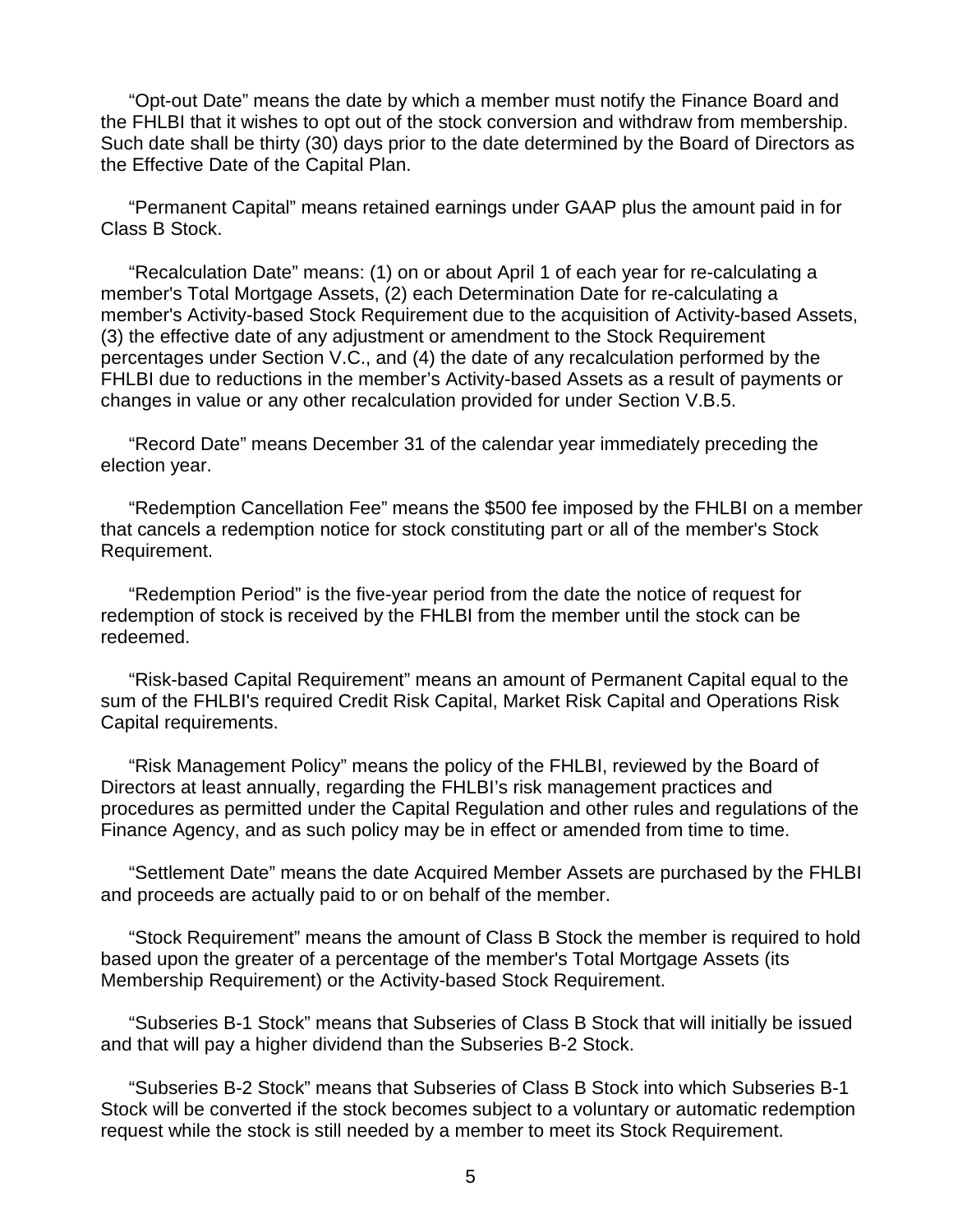"Time Account" means an investment deposit account maintained by a member with the FHI BI.

"Total Assets" means the FHLBI's total assets as determined in accordance with GAAP.

"Total Capital" means the sum of Permanent Capital, the paid-in value of all Class A stock (if any), general loan loss reserves, and other instruments as may be identified in the Plan from time to time and accepted as components of Total Capital by the Finance Agency.

"Total Mortgage Assets" of the member means the aggregate unpaid principal balance of the member's Home mortgage loans as defined in 12 C.F.R.§1263.1 and more specifically means the following: (1) a loan, whether or not fully amortizing, or an interest in such a loan, which is secured by a mortgage, deed of trust, or other security agreement that creates a first lien on one of the following interests in the property: (i) one-to-four family property or multifamily property, in fee simple; (ii) a leasehold on one-to-four family property or multifamily property under a lease of not less than 99 years that is renewable, or under a lease having a period of not less than 50 years to run from the date the mortgage was executed; or (iii) combination business or farm property where at least 50 percent of the total appraised value of the combined property is attributable to the residential portion of the property or, in the case of any community financial institutions, combination business or farm property, on which is located a permanent structure actually used as a residence (other than for temporary or seasonal housing), where the residence constitutes an integral part of the property. (2) A mortgage pass-through security that represents an undivided ownership interest in: (i) long-term loans, provided that, at the time of issuance of the security, all of the loans meet the requirements of item (1) of this definition; or (ii) a security that represents an undivided ownership interest in long-term loans, provided that, at the time of issuance of the security, all of the loans met the requirements of item (1) of this definition.

"Withdrawal Cancellation Fee" means the \$500 fee imposed by the FHLBI on the member for canceling a notice of withdrawal from membership.

#### III. Capital Requirements

A. Capital Ratio

The FHLBI shall maintain a Capital Ratio of at least 4.0 percent.

#### B. Leverage Capital Requirement

The FHLBI shall also meet a Leverage Capital Requirement of at least 5.0 percent.

#### C. Permanent Capital Requirement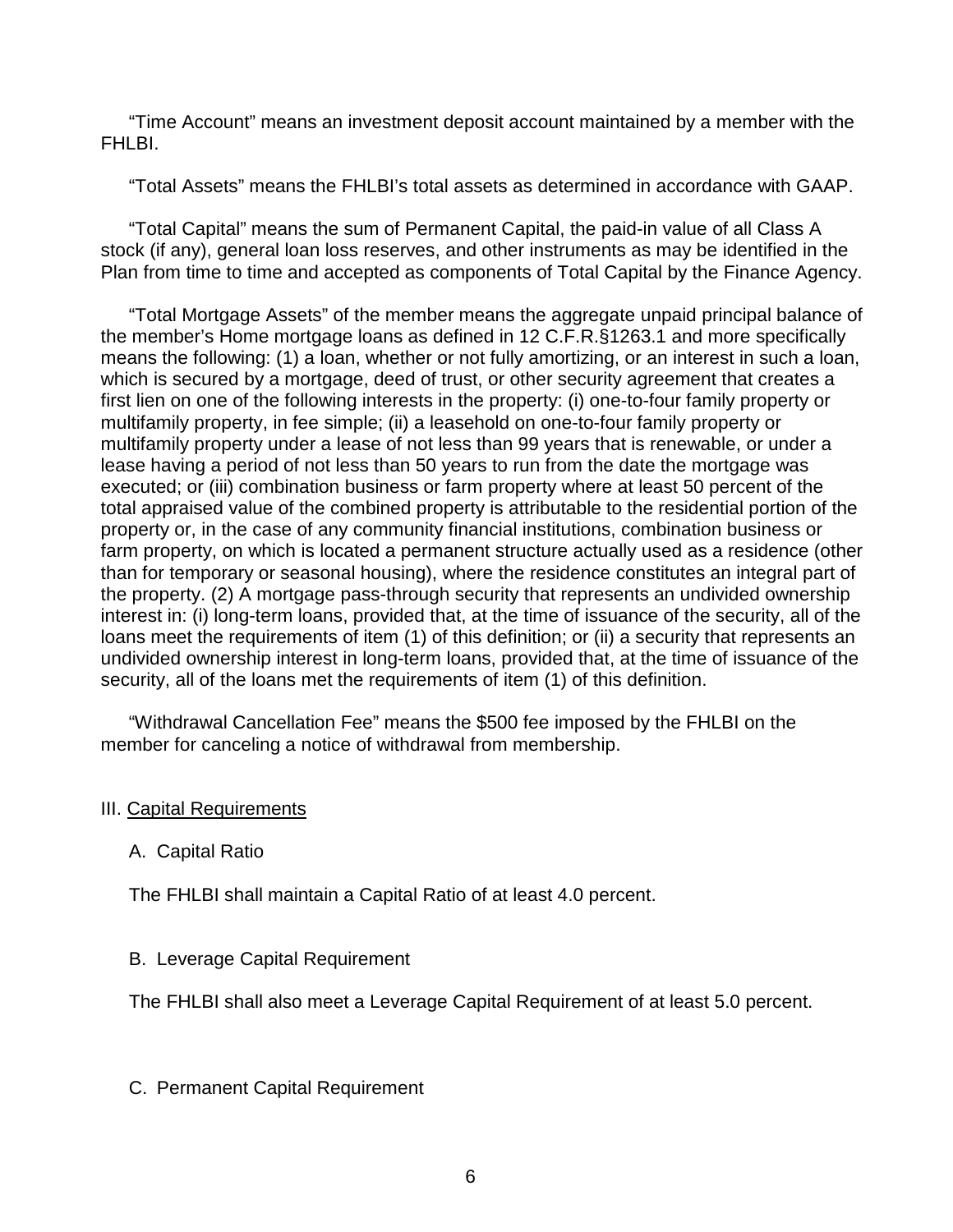The FHLBI shall maintain a level of Permanent Capital equal to or more than the Riskbased Capital Requirement.

#### D. Regulatory Reporting

Each month by the fifteenth Business Day, or as otherwise required by the Finance Agency, the FHLBI shall report to the Finance Agency its Total and Permanent Capital amounts and its Risk-based Capital Requirement by components, all calculated as of the close of business on the last Business Day of the prior month.

Risk management assessment procedures and controls for all capital measurements are contained in the FHLBI's Risk Management Policy, as amended from time to time. The Finance Agency has the authority to require FHLBI to hold more capital than is set forth in Subsections A, B and C above, which could require the FHLBI to amend this Capital Plan or the Risk Management Policy from time to time.

#### IV. Class of Stock; Rights and Dividends

The Board of Directors of the FHLBI hereby approves the issuance of one class of stock, to be known as the "Class B Stock," divided into Subseries B-1 and Subseries B-2, with the rights, privileges and preferences set forth below, and the FHLBI shall issue no other classes of stock except by amendment to this Capital Plan and approval by the Finance Agency. The FHLBI shall not issue stock other than in accordance with 12 C.F.R. § 931.2. FHLBI stock may only be issued to and held by members (or their successors upon consolidation or merger, with respect to holding existing stock).

#### A. Class B Stock

- 1. The Class B Stock shall have a par value of one hundred dollars (\$100), and shall be issued, redeemed and repurchased only at such par value. The Class B Stock shall be issued in an amount necessary to at least meet each member's Stock Requirement as set forth in Section V hereof and may be issued in additional amounts as provided in Subsection C. below.
- 2. The Class B Stock shall consist of two subseries, B-1 and B-2. Subseries B-1 will be the stock initially issued by the FHLBI on the Effective Date and the stock generally purchased by members as needed to meet their Stock Requirement. Subseries B-1 Stock will be converted to Subseries B-2 Stock if the member withdraws from membership, or if its membership is terminated or if it files a notice to redeem stock that is needed by the member to meet the member's Stock Requirement. A member's Excess Stock, if any, will not be converted to Subseries B-2 Stock, as long as such Stock remains Excess Stock.
- 3. The holders of Class B Stock shall be deemed the owners of the FHLBI's retained earnings, surplus, undivided profits and equity reserves, but shall have no right to receive any portion of those amounts, except through a declared dividend or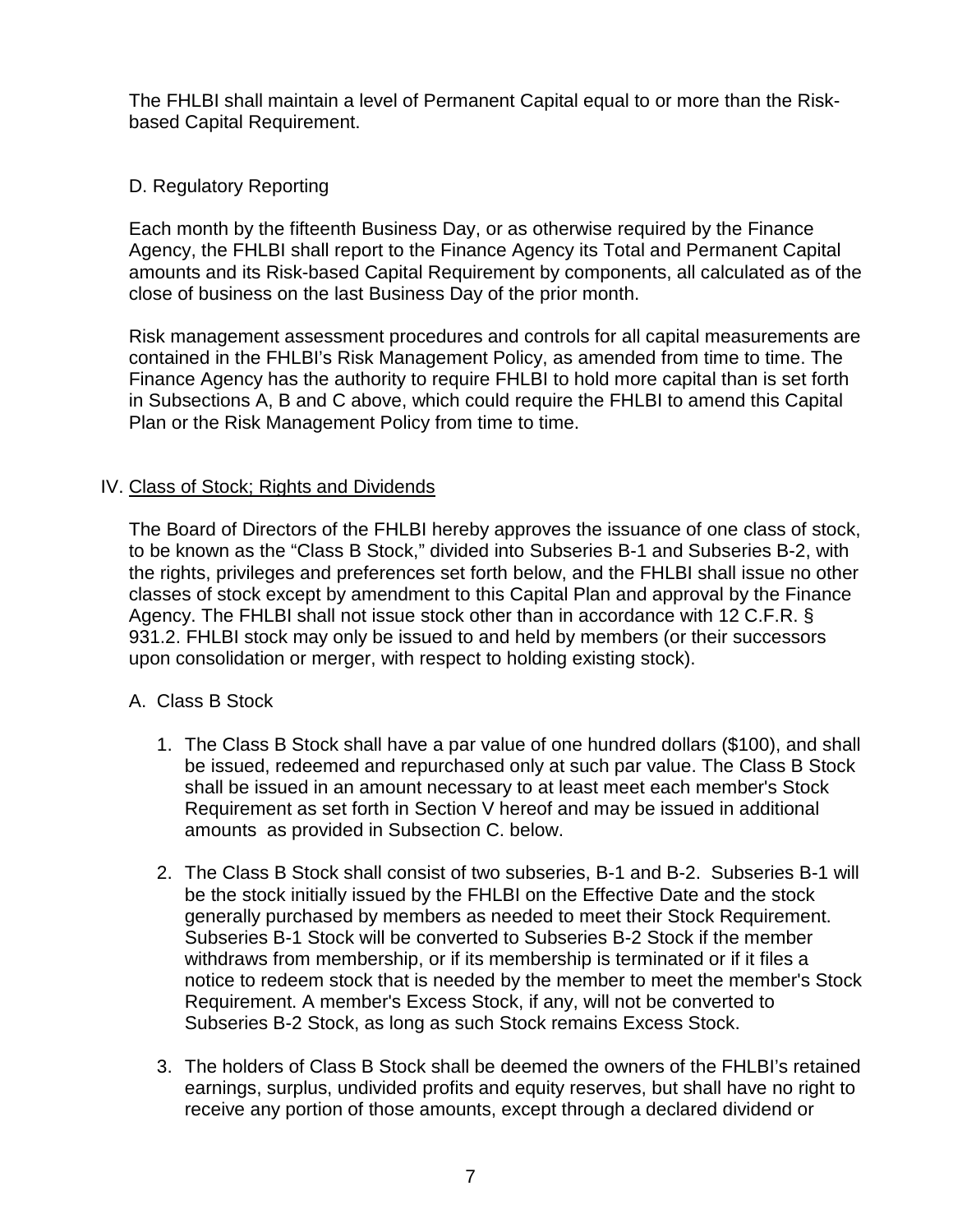distribution approved by the Board of Directors or upon the liquidation of the FHLBI.

- 4. The Class B Stock will be issued and held in book entry form only and shall be tradable only between the FHLBI and its members, provided, however, that the stock may only be transferred between members as set forth in Section VI.A. hereof.
- 5. The Class B Stock may be redeemed upon five (5) years' prior written notice from the member in accordance with the procedures set forth in Section VI.B. hereof. The Class B Stock is also subject to repurchase by the FHLBI, in its discretion, whether or not requested by the member, but only in accordance with the procedures set forth in Section VI.C. hereof.

6. In accordance with Part 1261 of the regulations of the Finance Agency, the members (or successors by merger or consolidation occurring after the Record Date) holding the Class B Stock shall be entitled to vote in the election of directors from the member's state based upon one vote for each share of Class B Stock required to be held by the member as of the Record Date, provided that the number of votes that any member may cast for any one directorship based upon the member's Class B Stock holdings shall not exceed the average number of shares of Class B Stock that were required to be held by all members located in that state as of the Record Date. In no event shall a member vote any Excess Stock held by such member, determined as of the Record Date. For purposes of applying Part 1261 of the regulations of the Finance Agency, the Class B Stock that a member was "required to hold" shall be the member's Stock Requirement as of the Record Date, provided that if the Capital Plan was not in effect as of the Record Date, the number of shares of stock that a member was required to hold as of the Record Date shall be determined in accordance with Sections 1263.20 and 1263.22 of the Finance Agency regulations. For purposes of this Section IV.A, former members who withdrew from membership after the Record Date will retain the right to vote in the subsequent election occurring after a Record Date on which they were still a member. However, former members who withdrew from membership prior to the Record Date but who still hold Class B Stock to support outstanding obligations are not considered members hereunder and do not have voting rights with respect to such stock.

#### B. Dividends

1. The Board of Directors, in its discretion, subject to the provisions of Section IV.B of the Capital Plan, shall establish and declare the amount and type, whether in cash, stock, or a combination thereof, of the dividend, if any, to be paid on Class B Stock on a quarterly basis or as otherwise determined by the Board of Directors, subject to Section XII.A. The dividend on the Subseries B-2 Stock shall be equal to eighty percent (80%) of the dividend that is declared by the Board of Directors on the Subseries B-1 Stock. The amount of dividends to be paid shall be based upon the average number of each subseries of shares held by the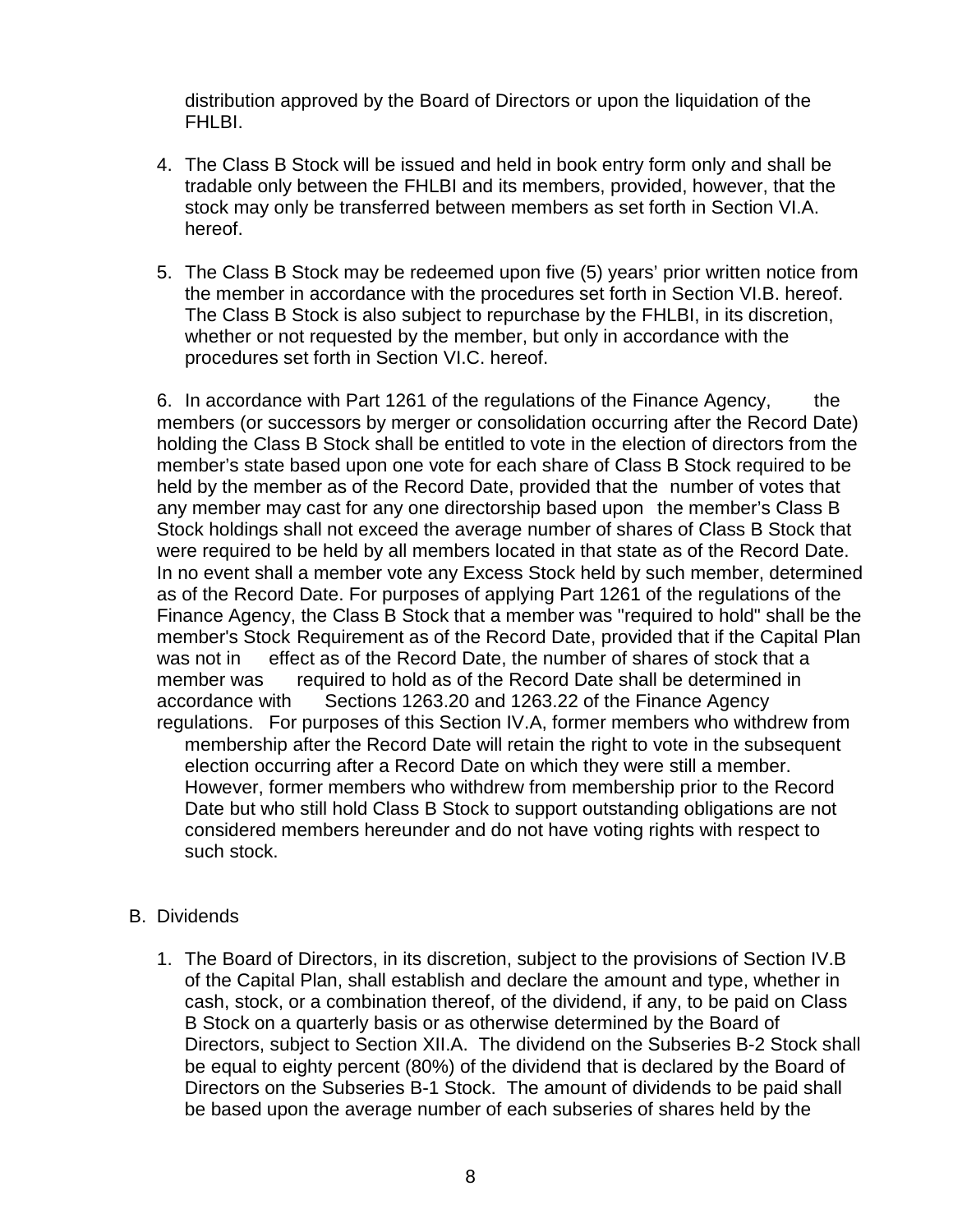member during the quarter. Dividends are non-cumulative with respect to payment obligations.

2. The FHLBI shall not declare or pay any dividends on the Class B Stock if the FHLBI is not in compliance with any of its minimum capital requirements or if the payment of a dividend would cause the FHLBI to fail to meet any of its minimum capital requirements. Dividends, if declared, will only be paid from current net earnings or from retained earnings, subject to Section XII.A.

#### C. Additional Offerings

The FHLBI is authorized to issue additional Subseries B-1 Stock, at par value, to its members from time to time. Participation in such offerings shall be voluntary on the part of the members, on terms and conditions to be determined by the Board of Directors, but such offerings shall not discriminate in favor or against any member.

- D. Liquidation, Consolidation or Merger of the FHLBI
	- 1. Subject to the authority of the Finance Agency to prescribe rules, regulations or orders governing the liquidation of a Federal Home Loan Bank, upon the liquidation of the FHLBI, following the retirement of all outstanding liabilities of the FHLBI to its creditors, all shares of Class B Stock are to be redeemed at par value, provided that if sufficient funds are not available to accomplish the redemption in full of the Class B Stock at par value, then such redemption shall occur on a pro rata basis among all holders of Class B Stock. Following the redemption in full of all Class B Stock, any remaining assets will be distributed to the holders of Class B Stock in the proportion that each stockholder's Class B Stock bears to the total Class B Stock outstanding immediately prior to such liquidation.
	- 2. In the event of the merger or consolidation of the FHLBI into another FHLBank, the members shall immediately become members of the successor FHLBank and their existing Class B Stock shall be converted to equivalent stock in the successor FHLBank or as otherwise provided in any plan of merger between the FHLBanks or in any lawful order of the Finance Agency.
	- 3. In the event of the merger or consolidation of another FHLBank into the FHLBI, members of the merged FHLBank shall immediately become members of the FHLBI and the outstanding stock of the merged FHLBank shall be converted to equivalent stock in the FHLBI, or as otherwise provided in any plan of merger between the FHLBanks, subject to any lawful order of the Finance Agency.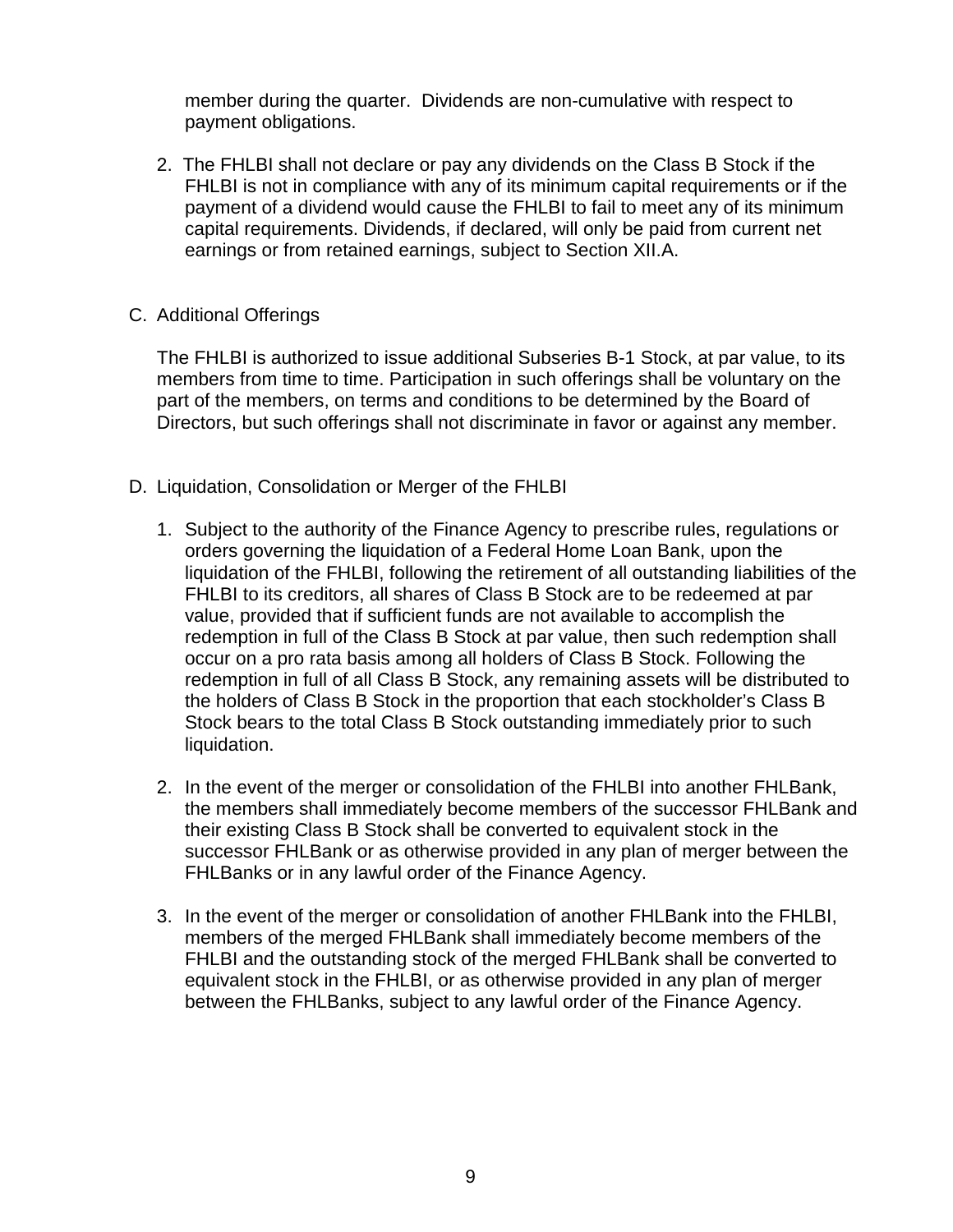#### V. Investment by Members

All members of the FHLBI or institutions applying for membership shall be required to maintain a minimum investment in the FHLBI by purchasing shares of its Class B capital stock as follows.

- A. Stock Requirement
	- 1. Each member or institution applying for membership, as a condition of initial or continuing membership, shall purchase and hold shares of the Class B Stock, initially as Subseries B-1 Stock, in an amount equal to its Stock Requirement. This purchase shall occur on the Effective Date of the Plan for existing members. For institutions being admitted to membership thereafter, the stock must be purchased in a single transaction before the institution's membership will be effective. The Stock Requirement will be the greater of a percentage of the member's Total Mortgage Assets which constitutes the Membership Requirement (subject to the cap set forth below) or the member's Activity-based Stock Requirement, with a minimum investment of \$1,000. Where a member has been placed into receivership, conservatorship, or other legal custodian, and the FHLBI's Board of Directors has terminated such entity's membership, the entity's Stock Requirement will be equal to the entity's Activity-based Stock Requirement.
	- 2. The initial percentage on the Effective Date of this Capital Plan shall be 1.0% of the member's Total Mortgage Assets. The percentage set forth herein may be changed, within a range of 0.75% to 1.25% of Total Mortgage Assets, by the Board of Directors from time to time as more fully set forth in Subsection B hereof. Stock required to be purchased based upon a member's Total Mortgage Assets shall not exceed \$35,000,000 par value (350,000 shares).
	- 3. The initial percentages and ranges for the Activity-based Stock Requirement for each type of Activity-based Asset are as follows:

| Type                          | Initial % | <b>Range</b>  |
|-------------------------------|-----------|---------------|
| <b>Credit Products</b>        | $5.0\%$   | $2.0 - 5.0\%$ |
| <b>Derivative Contracts</b>   | $5.0\%$   | $3.0 - 5.0\%$ |
| <b>Acquired Member Assets</b> | $3.0\%$   | $0.0 - 5.0\%$ |

4. The member's Stock Requirement will be recalculated from time to time in accordance with the procedures set forth in Subsection B and C below, except that on the Effective Date of this Capital Plan the member's Stock Requirement will be determined using the most recent Financial Statements available to the FHLBI and the FHLBI's current records.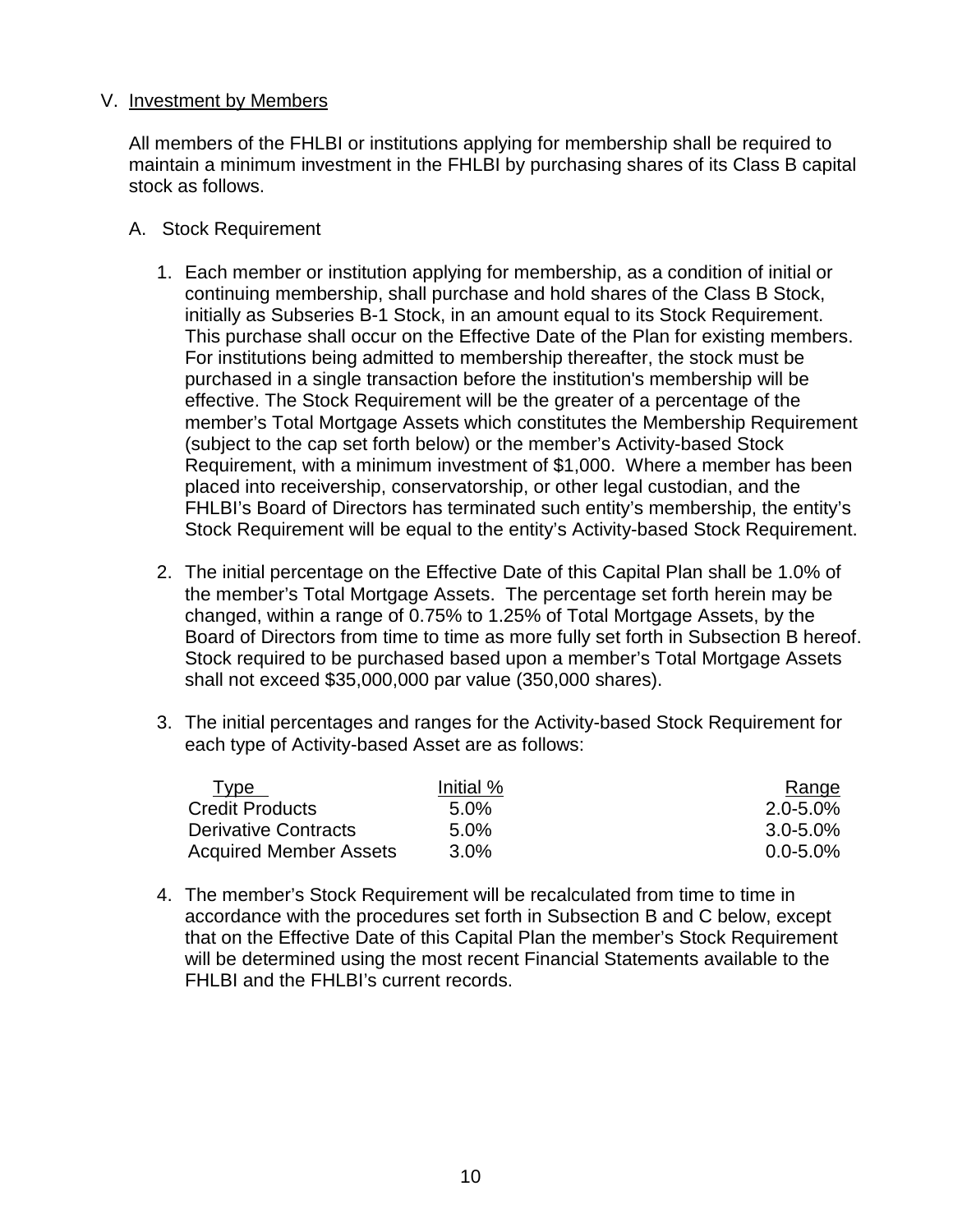- B. Stock Requirement Calculation
	- 1. A member's Total Mortgage Assets will be determined on or about April 1 of each year, based upon the member's Financial Statements as of December 31 of the prior year.
	- 2. A member that enters into a new Activity-based Asset must comply with any associated requirement to purchase additional Class B Stock at the time the new Activity-based Asset is entered into and for as long as the Activity-based Asset is outstanding.
	- 3. The member's Stock Requirement will be recalculated on each Recalculation Date. Any additional stock purchases necessary to meet the new Stock Requirement shall be made by cash payment from the member by wire transfer or by debiting the required amount from the member's Cash Management Services Account or the member's Time Account, as designated by the member.
	- 4. In the event any member fails to comply on the Recalculation Date with the recalculated Stock Requirement, the member's access to products and services of the FHLBI shall be suspended until such requirements are met, and any failure to comply within ten (10) Business Days of the Recalculation Date may lead to involuntary termination of membership.
	- 5. Further, the FHLBI reserves the right to recalculate a member's Stock Requirement from time to time, using the most current Financial Statements and the FHLBI's current records at the time of such recalculation.
- C. Adjustment or Amendments to Stock Requirement Percentages
	- 1. The Board of Directors has a continuing obligation to review and adjust the Stock Requirement, as necessary, to see that the FHLBI remains in compliance with its minimum capital requirements.
	- 2. The Board of Directors of the FHLBI may adjust the percentages used in determining the amount of the Stock Requirement to be held by each member from time to time (i) within the ranges set forth in Subsection A above or (ii) outside such ranges by amendment of the Capital Plan and prior approval from the Finance Agency, in accordance with the Act and the regulations of the Finance Agency, as amended from time to time.
	- 3. Any adjustments or Finance Agency-approved amendments to the Stock Requirement percentages shall go into effect fifteen (15) days after declaration by the Board of Directors and notice to the members, which shall be a Recalculation Date, and shall be based upon a member's current Total Mortgage Assets as reflected in its most recent Financial Statements and the outstanding balance of Activity-based Assets, or for changes in the Activity-based Stock Requirement percentage, may be, at the discretion of the Board of Directors, applied prospectively only as to new Activity-based Assets acquired after the date of the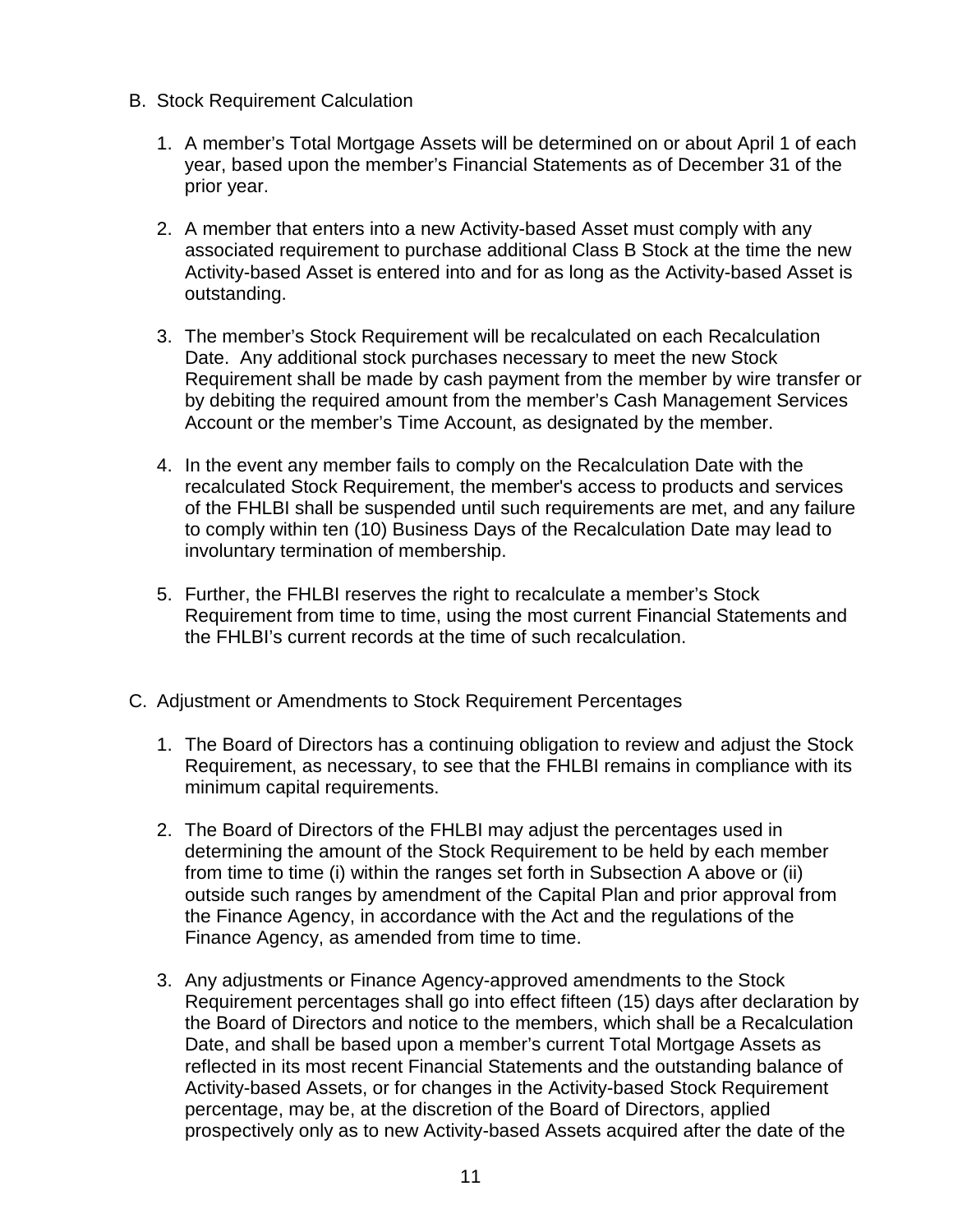notice. Any additional stock purchases necessary to meet any new Stock Requirements shall be made by cash payment from the member by wire transfer or by debiting the required amount from the member's CMS Account or the member's Time Account, as designated by the member.

- 4. In the event any member fails to comply on the effective date of the change with any adjusted or amended Stock Requirement, the member's access to products and services of the FHLBI shall be suspended until such requirements are met, and any failure to comply within ten (10) Business Days of the effective date of the change may lead to involuntary termination of membership.
- 5. Members who have filed a notice of withdrawal of membership with the FHLBI or whose membership has been otherwise terminated, in accordance with Section VII hereof, shall not be required to meet any increases based upon changes in the Total Mortgage Asset percentages or the Activity-based Stock Requirement percentages while the notice of withdrawal is pending or subsequent to such termination, unless new Activity-based Assets are entered into. Changes in the Activity-based Stock Requirement percentages will be applied to a member's outstanding and new Activity-based Assets (or if the changes were prospective only, then only to new Activity-based Assets) if the withdrawing member enters into new Activity-based Assets after the effective date of the adjustment or amendment.

#### VI. Transfer, Redemption or Repurchase of Stock

#### A. Transfer to Other Members

With the written approval of the FHLBI, which may be withheld in its sole discretion, a member may transfer any Excess Stock of the FHLBI to another FHLBI member. Any such stock transfers shall be at par value and shall be effective upon being recorded on the appropriate books and records of the FHLBI. All transfers shall be undertaken only in accordance with 12 C.F.R. § 931.6. The shares subject to the transfer shall be identified by the member in the written notice requesting the transfer. Transferred shares that were subject to a notice of redemption shall have the notice automatically cancelled upon the transfer but no cancellation fee will be charged.

- B. Redemption of Stock by Member (See Section VII for Membership Withdrawal)
	- 1. A member may have its Class B Stock redeemed by providing five (5) years' prior written notice of redemption to the FHLBI. The Redemption Period will commence on the date of receipt of the written notice by the FHLBI. The redemption notice shall identify the particular shares of Class B Stock that are to be redeemed by date of acquisition and amount. If the redemption notice fails to identify the particular shares to be redeemed, the member shall be deemed to have requested redemption of the most recently acquired shares that are not already subject to a pending redemption request. At the end of the Redemption Period, only stock of the member that has been held for at least five years and that is then Excess Stock can be used to fill the redemption request. The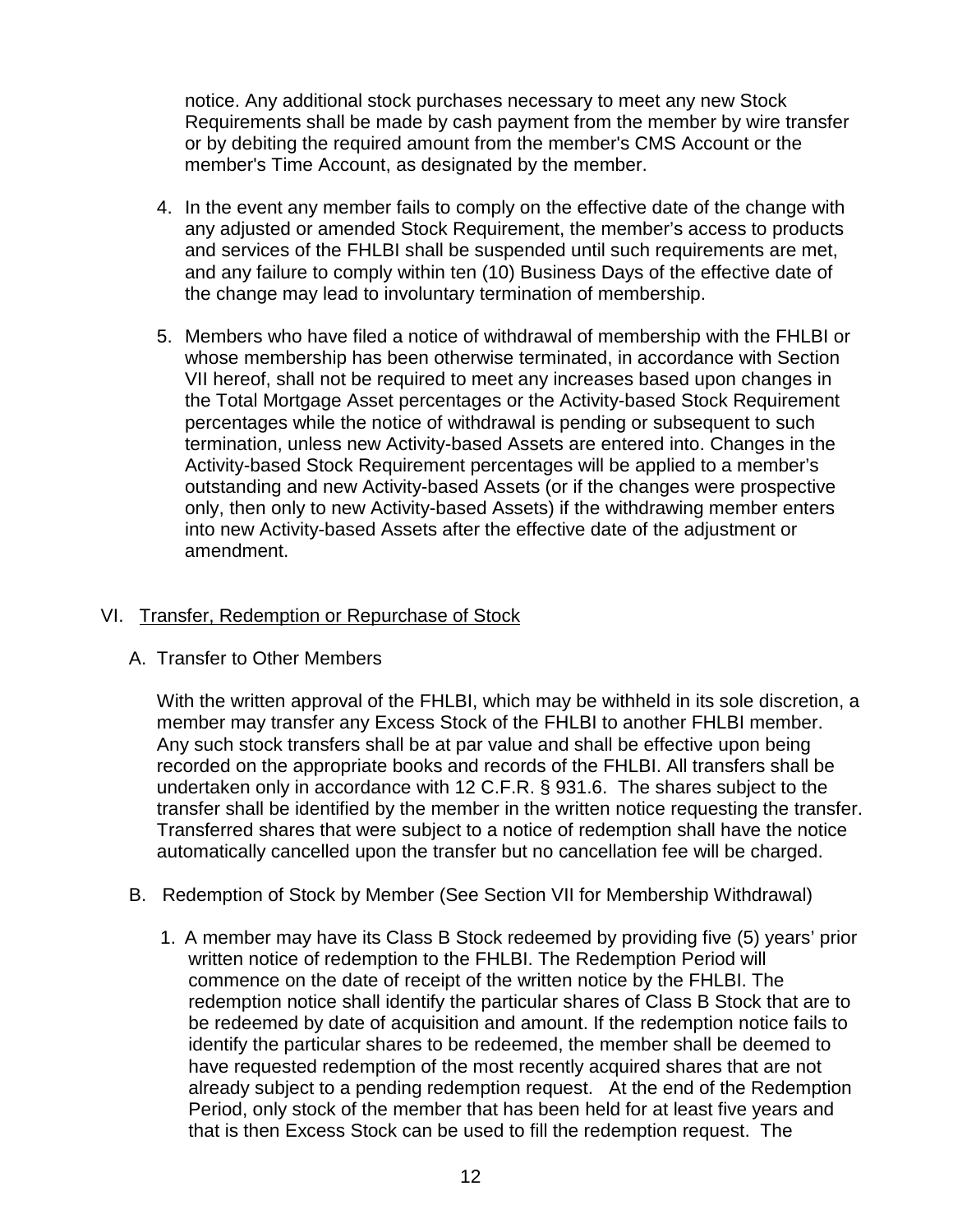conversion of Class B Stock from Subseries B-1 Stock to Subseries B-2 or the reverse does not change the acquisition date of the Stock. A member shall not have more than one notice of redemption outstanding at one time for the same shares of Class B Stock. At the expiration of the applicable Redemption Period, the FHLBI shall pay to the member the par value of each redeemed share of Class B Stock by crediting the member's CMS Account or Time Account, as specified by the member, on the date of redemption, provided that the limitations set forth Subsection D below do not apply. Any stock that is redeemed will be retired by the FHLBI and will no longer be deemed outstanding stock.

- 2. A member's Class B Stock that is part of the member's Stock Requirement at the time a redemption request is filed with respect to such stock shall be immediately converted from Subseries B-1 to Subseries B-2, and shall receive the lower dividend, until the stock is redeemed, the redemption notice is cancelled or the stock becomes Excess Stock. If during the Redemption Period the Subseries B-2 Stock becomes Excess Stock, the Subseries B-2 Stock will be re-converted to Subseries B-1 Stock, at the next Recalculation Date determined under Section V. B., for the remainder of the Redemption Period or until the Excess Stock is again needed by the member to meet its Stock Requirement. If during the Redemption Period, the Excess Stock becomes needed by the member to meet its Stock Requirement, such Excess Stock (then Subseries B-1 Stock) shall be reconverted to Subseries B-2 Stock at the next Recalculation Date determined under Section V.B. This pattern of conversion between Subseries B-1 Stock and Subseries B-2 Stock shall continue during the Redemption Period to the extent that the status of the Class B Stock that is subject to the notice of redemption changes as between stock that is needed by the member to satisfy its Stock Requirement and Excess Stock.
- 3. A member may cancel a notice of redemption by notifying the FHLBI in writing. Cancellations shall be applied first against stock needed to meet a member's Stock Requirement and then against Excess Stock. Further, a redemption notice shall be automatically cancelled if the FHLBI is unable to redeem the stock within five (5) Business Days of the end of the Redemption Period because the stock is still needed for the member to meet its Stock Requirement. No cancellation fee will be charged for the cancellation of a redemption notice on Excess Stock. However, the FHLBI shall impose a Redemption Cancellation Fee on the member in consideration for cancellation of a redemption notice for stock constituting the member's Stock Requirement, whether the member cancels the notice or the notice is automatically cancelled as provided above.
- C. Repurchase of Stock by FHLBI
	- 1. The FHLBI may, at its sole discretion, upon fifteen (15) days' notice to the member, repurchase from the member any outstanding Class B Stock that is Excess Stock. The notice shall provide that the member may identify shares of the Excess Stock to be repurchased by the FHLBI by date of acquisition and that if the member does not identify particular shares to be repurchased by the date specified in the notice, the FHLBI shall first repurchase the most recently acquired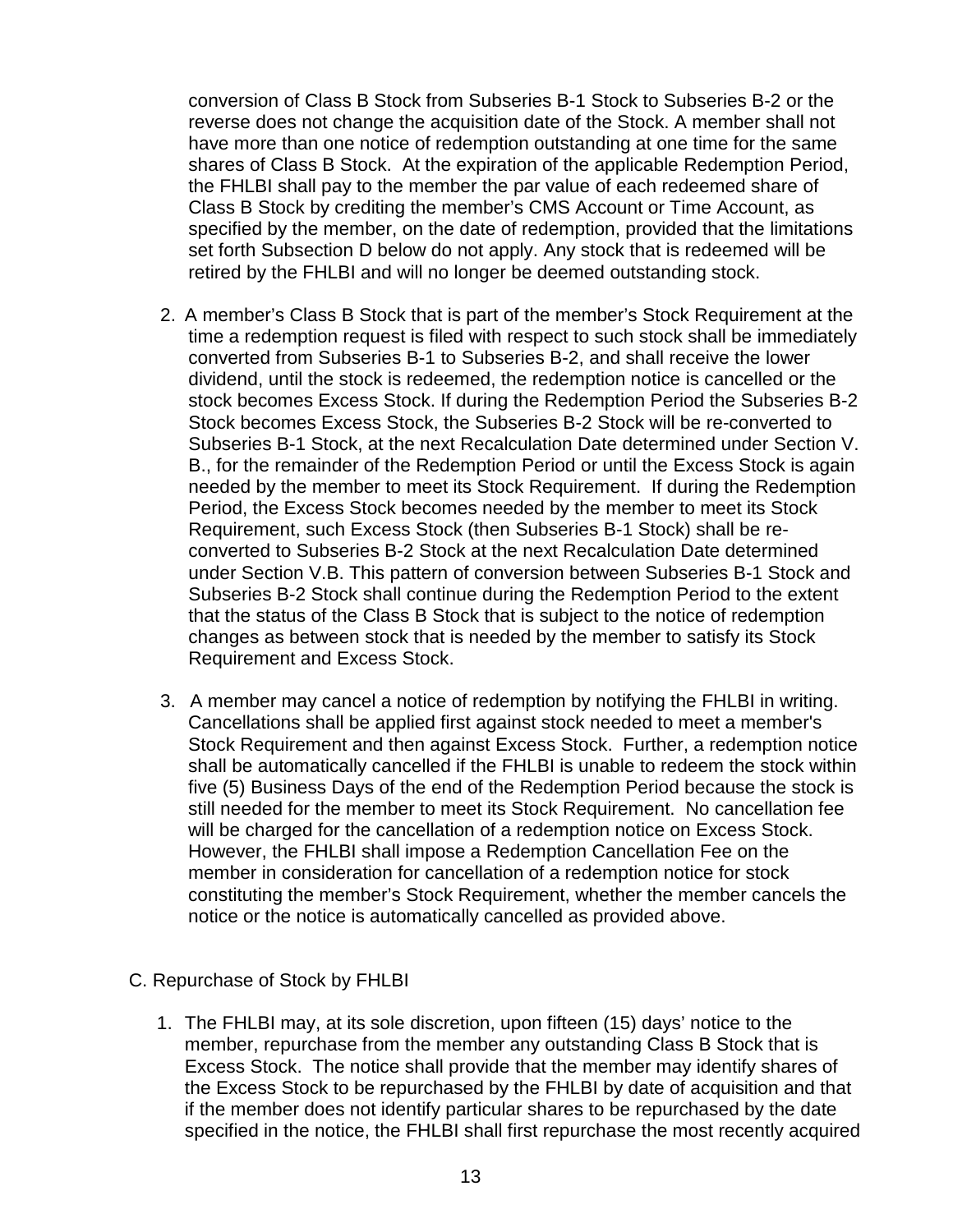shares of Class B Stock of the member that are Excess Stock and that are not subject to a redemption request. The FHLBI shall pay to the member the par value of each repurchased share of stock and such amount will be credited to the member's CMS Account or the member's Time Account, as designated by the member, on the date of repurchase. A member's submission of a notice of intent to voluntarily withdraw from membership, or its termination of membership in any other manner, shall not, in and of itself, cause any FHLBI stock to be deemed Excess Stock.

- 2. If a member has one or more redemption requests outstanding as of the date that the FHLBI is to repurchase shares of Class B Stock, and if the member has not identified specific shares of the Class B Stock to be repurchased, the FHLBI shall first repurchase the most recently acquired shares of Class B Stock of a member that are Excess Stock and that are not subject to a redemption request, followed by Excess Stock that is subject to a redemption request that has been outstanding the shortest period of time and then, to the extent necessary, by repurchasing Excess Stock that are subject to a redemption request that was outstanding for the next shortest period of time and continuing in that order, to the extent necessary, until the member no longer has any Excess Stock, or the FHLBI has repurchased all of the Excess Stock of the member that the FHLBI intended to repurchase.
- 3. Any stock that is repurchased by the FHLBI will be retired and will no longer be deemed outstanding stock.
- D. Additional Limitations to Redemption or Repurchase of Stock
	- 1. The FHLBI may not redeem or repurchase any stock if, following the redemption or repurchase, the FHLBI would fail to meet any of its minimum capital requirements or the member would fail to maintain its Stock Requirement. If at any time more than one member has outstanding a redemption notice in accordance with Section VI.B or redemption of Class B Stock in connection with a termination of membership in accordance with Section VII as to which the applicable Redemption Period has expired, and if the redemption by the FHLBI of all of the shares of Class B Stock subject to such redemption notice or termination of membership would cause the FHLBI to fail to be in compliance with any of its minimum capital requirements, then the FHLBI shall fulfill such redemptions as the FHLBI is able to do so from time to time, beginning with such redemptions as to which the Redemption Period expired on the earliest date and fulfilling such redemptions relating to that date on a pro rata basis from time to time until fully satisfied, and then fulfilling such redemptions as to which the Redemption Period expired on the next earliest date in the same manner, and continuing in that order until all of such redemptions as to which the Redemption Period has expired have been fulfilled.
	- 2. The FHLBI may not redeem or repurchase any capital stock without the prior written approval of the Finance Agency if the Finance Agency or the Board of Directors of the FHLBI has determined that the FHLBI has incurred or is likely to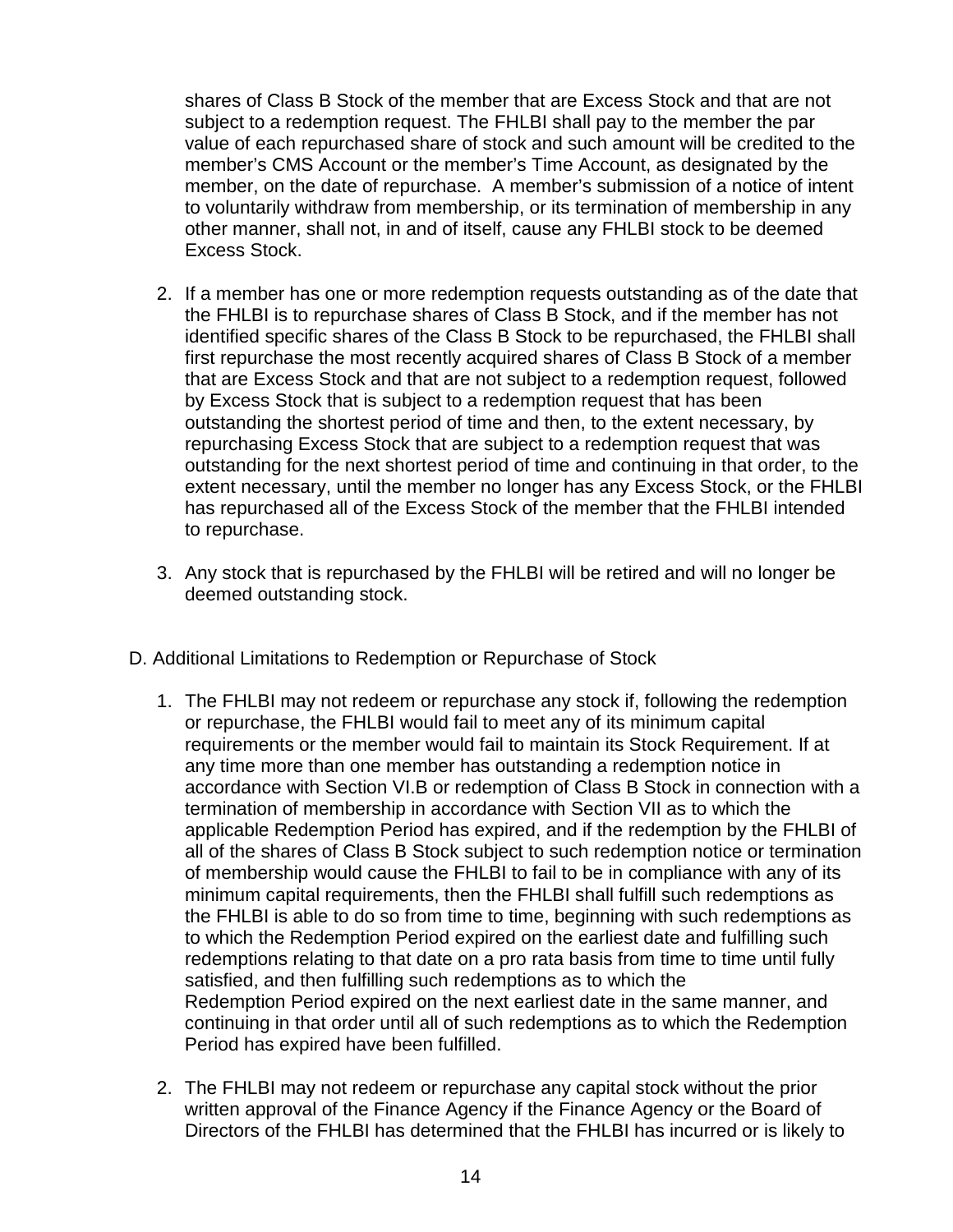incur losses that result in or are likely to result in charges against the capital of the FHLBI. This prohibition shall apply even if the FHLBI is in compliance with its minimum capital requirements, and shall remain in effect for as long as the FHLBI continues to incur such charges or until the Finance Agency determines that such charges are not expected to continue.

- 3. The FHLBI may retain the proceeds of redemption of Class B Stock as additional collateral if the FHLBI reasonably determines that there is an existing or anticipated collateral deficiency related to any obligations owed by the member to the FHLBI and the member has failed to deliver additional collateral to resolve the existing or anticipated collateral deficiency to the FHLBI's satisfaction, until all such obligations have been satisfied or the anticipated deficiency is resolved to the FHLBI's satisfaction.
- 4. The FHLBI maintains the right under 12 C.F.R. § 931.8(b) to suspend all redemptions of Class B Stock if the FHLBI reasonably believes that continued redemption of stock would cause the FHLBI to fail to meet its minimum capital requirements, would prevent the FHLBI from maintaining adequate capital against potential risk that may not be adequately reflected in its minimum capital requirements, or would otherwise prevent the FHLBI from operating in a safe and sound manner. The FHLBI will provide the Finance Agency with notice of such suspension within two business days. The Finance Agency may require the FHLBI to re-institute the redemption of member stock. The FHLBI shall not repurchase any stock without the written permission of the Finance Agency during any period in which the FHLBI has suspended redemptions of stock.

#### VII. Termination of or Withdrawal from Membership

Any member may voluntarily withdraw from membership in the FHLBI upon written notice to the FHLBI. Further, membership may be terminated by operation of law as the result of a consolidation or merger of a member into a non-member that does not wish to be, or is not eligible to be, a member or into a member of another FHLBank or into another member of the FHLBI. The FHLBI's Board of Directors may, in its sole discretion at any time, take action to unilaterally terminate the membership of any member (involuntarily) that (i) fails to comply with any requirement of the Act, Finance Agency regulations or this Plan, (ii) becomes insolvent or is otherwise subject to the appointment of a conservator, receiver or other custodian under federal or state law, or (iii) would jeopardize the safety or soundness of the FHLBI if it were to remain a member. The effect of any termination of membership on a member's stock ownership shall be as follows:

#### A. Effective Date of Termination

1. The Effective Date of termination for a voluntary withdrawal by a member shall be on the date the Redemption Period ends for the member's Class B stock held by the member on the date the FHLBI received the written notice of withdrawal. The Redemption Period will commence on the date the FHLBI receives the member's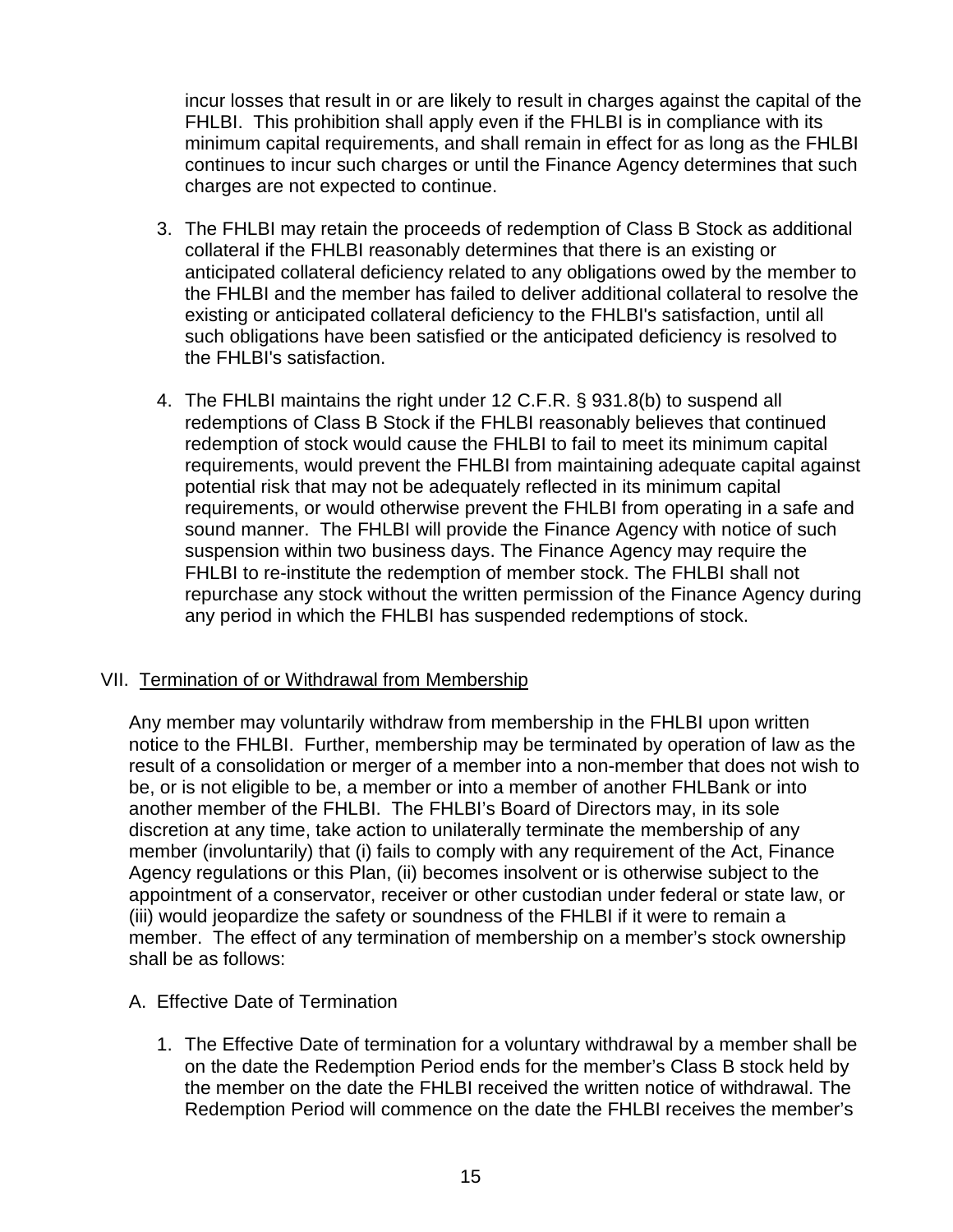written notice of withdrawal for the member's Class B Stock held on that date and not already subject to a notice of redemption.

- 2. The Effective Date for an involuntary termination shall be the date the Board of Directors acts to terminate membership, which shall commence the Redemption Period for the member's Class B Stock held on that date that is not already subject to a notice of redemption.
- 3 The Effective Date for a termination of membership resulting from the consolidation or merger of a member into a non-member that is not seeking membership in the FHLBI, or into a member of another FHLBank, shall be the date of cancellation of the member's charter, which shall commence the Redemption Period for the member's Class B Stock held by the member (or its successor) and not already subject to a notice of redemption. On the date of such termination of membership, the Class B Stock held by the disappearing member will be transferred on the books of the FHLBI into the name of the surviving institution.
- 4. The Effective Date for a termination of membership resulting from the consolidation or merger of a member into another member of the FHLBI shall be the date of the cancellation of the member's charter. At such time, the Class B Stock held by the disappearing member will be transferred on the books of the FHLBI into the name of the surviving member. The cancellation of the disappearing member's charter shall not commence the Redemption Period for the Class B Stock previously held by the disappearing member. The Redemption Period for such Class B Stock shall commence only upon the filing of an appropriate notice by the surviving member or otherwise in accordance with the terms of this Capital Plan.
- 5. The Effective Date for a termination of membership resulting from the relocation of a member's principal place of business shall be the date on which the transfer of membership under the applicable regulations becomes effective, which shall commence the Redemption Period for the member's Class B stock held on that date that is not already subject to a notice of redemption.
- B. Member Rights During Redemption Period
	- 1. All holders of Class B Stock shall be entitled to receive all declared dividends on the Class B Stock during the Redemption Period.
	- 2. A member's submission of a notice of intent to voluntarily withdraw from membership or its termination of membership in any other manner shall not, in and of itself, cause any FHLBI stock to be deemed Excess Stock.
	- 3. Except as set forth in Section VI.D., and unless the withdrawing or terminated member must continue to comply with a Stock Requirement related to its Activitybased Stock Requirement, the FHLBI shall redeem the member's Class B Stock upon expiration of the Redemption Period. In accordance with 12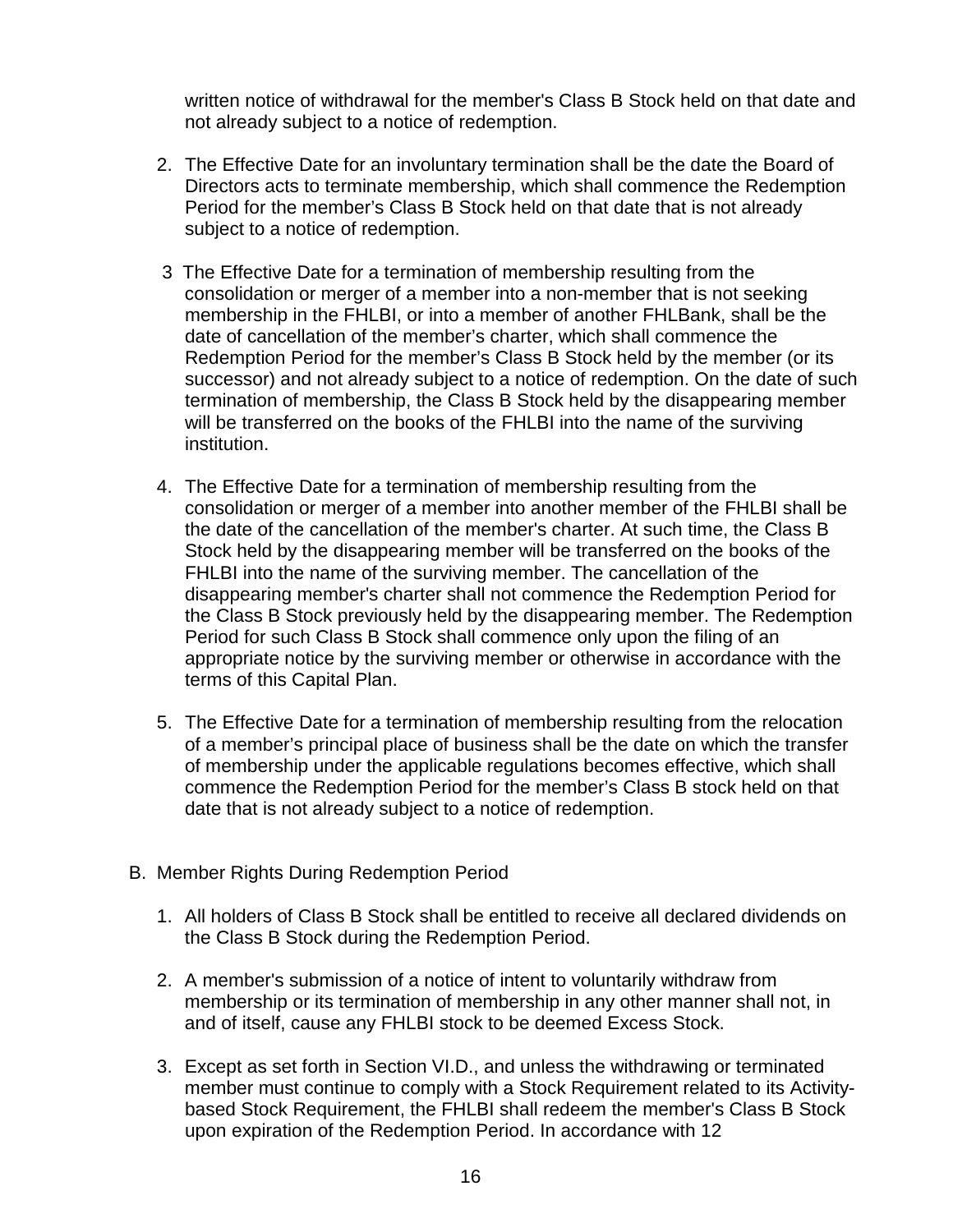C.F.R.§1263.29, all indebtedness or other obligations of the member to the FHLBI (including, without limitation, prepayment fees and grants) must be repaid or otherwise settled before the FHLBI shall redeem or repurchase the member's Class B Stock that is required to support the indebtedness or other obligation.

- 4. Members that file a notice to voluntarily withdraw from membership may continue to enter into Activity-based Assets with the FHLBI, subject to the following provisions:
	- a. Without the consent of the FHLBI, no such transaction may mature or otherwise terminate after the Effective Date of the member's termination.
	- b. A member's Class B Stock that is part of the member's Stock Requirement at the time the notice of withdrawal is filed shall be immediately converted from Subseries B-1 Stock to Subseries B-2 Stock, and shall receive the lower dividend, until the stock is redeemed or the withdrawal notice is canceled. A member's stock that is or becomes Excess Stock during the Redemption Period will continue to be Subseries B-1 Stock or will re-convert to Subseries B-1 Stock at the next Recalculation Date determined under Section V.B.
	- c. In the event a withdrawing member engages in additional Activity-based Assets that require the member to purchase additional Class B Stock, which shall be Subseries B-2 Stock, after the date of the notice of withdrawal, such stock shall be deemed to be automatically subject to a notice of redemption with the Redemption Period to commence on the date of purchase of the stock. A withdrawing member shall not be required to purchase additional stock based upon changes in its Total Mortgage Assets (its Membership Requirement) while a withdrawal notice is pending. A member shall have no further right to enter into Activity-based Assets with the FHLBI on or after the date that membership terminates in accordance with 12 C.F.R.§1263.26(b), notwithstanding that the member may have additional Class B Stock that was purchased after the date of the notice of withdrawal and for which the Redemption Period has not ended.
	- d. A withdrawing member shall continue to maintain Class B Stock sufficient to meet its Stock Requirement in accordance with the provisions of the Capital Plan until the date on which its membership terminates. Prior to such termination date, any Class B Stock that is not required to meet the member's Stock Requirement shall be Excess Stock subject to repurchase by the FHLBI. On or after such termination date, any Class B Stock that is not required to meet the member's Stock Requirement related to its Activity-based Stock Requirement shall be Excess Stock subject to repurchase by the FHLBI.
- 5. A member that is involuntarily terminated by the Board of Directors shall not be able to enter into any further Activity-based Assets with the FHLBI but shall make arrangements for an orderly liquidation of all outstanding indebtedness or other obligations of the member to the FHLBI (including, without limitation, prepayment fees and grants).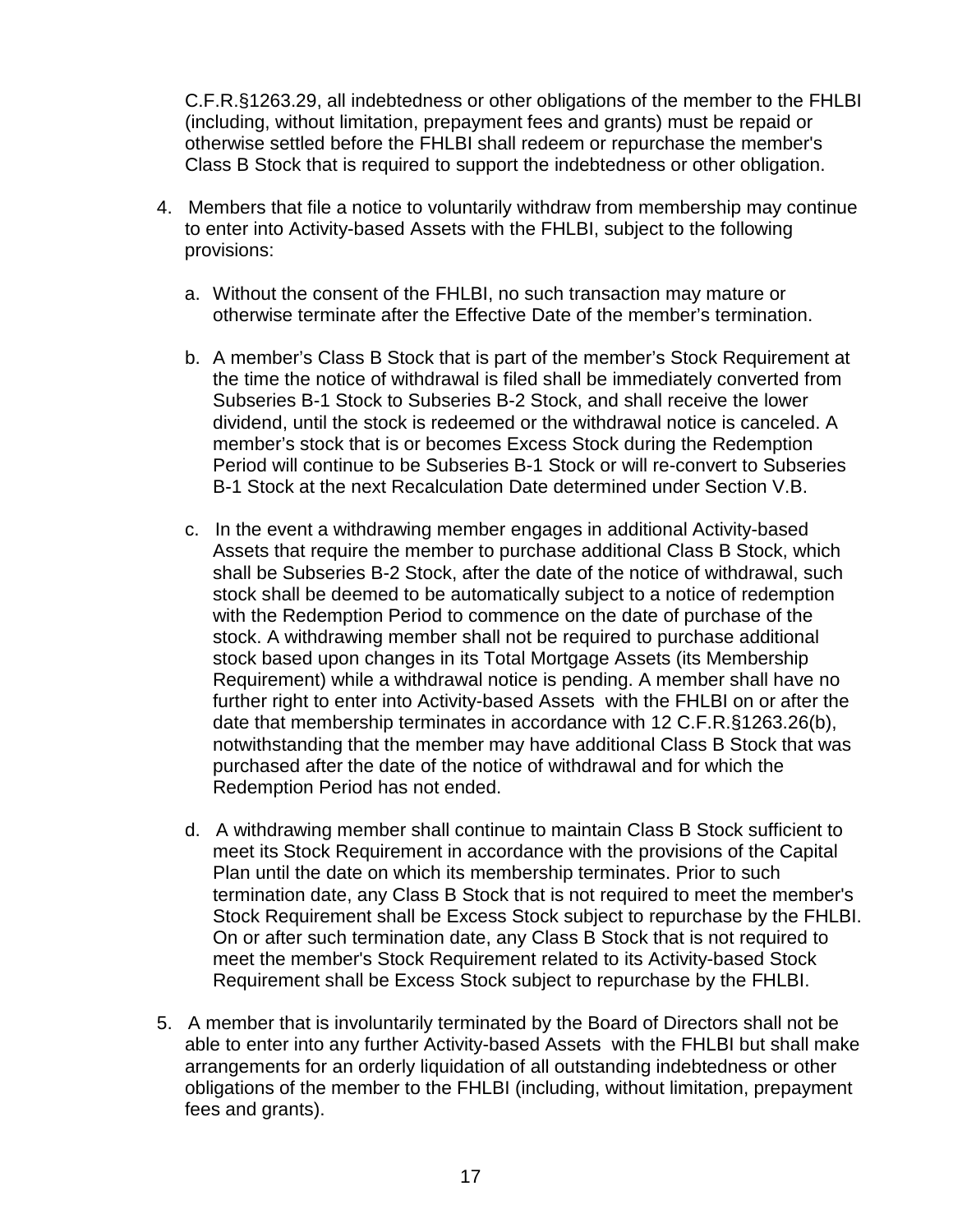- a. A member's Class B Stock that is part of the member's Stock Requirement at the time of the termination shall be immediately converted from Subseries B-1 Stock to Subseries B-2 Stock and shall receive the lower dividend until the stock is redeemed. A member's stock that is or becomes Excess Stock during the Redemption Period will continue to be Subseries B-1 Stock or will convert back to Subseries B-1 stock at the next Recalculation Date.
- b. No stock that is part of a member's Stock Requirement related to its Activitybased Stock Requirement on the date of such involuntary termination shall be redeemed or repurchased by the FHLBI until such indebtedness or other obligations are repaid or otherwise settled. Excess Stock held by such member may be repurchased, at the sole discretion of the FHLBI before such indebtedness or other obligations are repaid or otherwise settled.
- 6. A member that is terminated due to a consolidation or merger with a non-member or with a member of another FHLBank shall not enter into any further Activitybased Assets with FHLBI but shall make arrangements for an orderly liquidation of all outstanding indebtedness or other obligations of the member to the FHLBI (including, without limitation, prepayment fees and grants).
	- a. If the non-member institution into which the member has been consolidated or merged has given notice to the FHLBI of its intention to apply for membership, liquidation shall not be required unless the non-member abandons the application process or the FHLBI denies the application for membership.
	- b. A member's Class B Stock that is part of the member's Stock Requirement at the time of the termination shall be immediately converted from Subseries B-1 Stock to Subseries B-2 Stock and shall receive the lower dividend until the stock is redeemed. A member's stock that is or becomes Excess Stock during the Redemption Period will continue to be Subseries B-1 Stock or will convert back to Subseries B-1 Stock at the next Recalculation Date.
	- c. No stock that is part of a member's Stock Requirement related to its Activitybased Stock Requirement, on the effective date of such consolidation or merger, whether held by the member or its successor, shall be redeemed or repurchased by the FHLBI until such indebtedness or other obligations are repaid or otherwise settled.
	- d. Excess Stock held by such member may be repurchased at the sole discretion of the FHLBI before such indebtedness or other obligations are repaid or otherwise settled.
- 7. A member that is terminated due to a relocation of its principal place of business shall not enter into any further Activity-based Assets with FHLBI but shall make arrangements for an orderly liquidation of all outstanding indebtedness or other obligations of the member to the FHLBI (including, without limitation, prepayment fees and grants).
	- a. A member's Class B stock that is part of the member's Stock Requirement at the time of the termination shall be immediately converted from Subseries B-1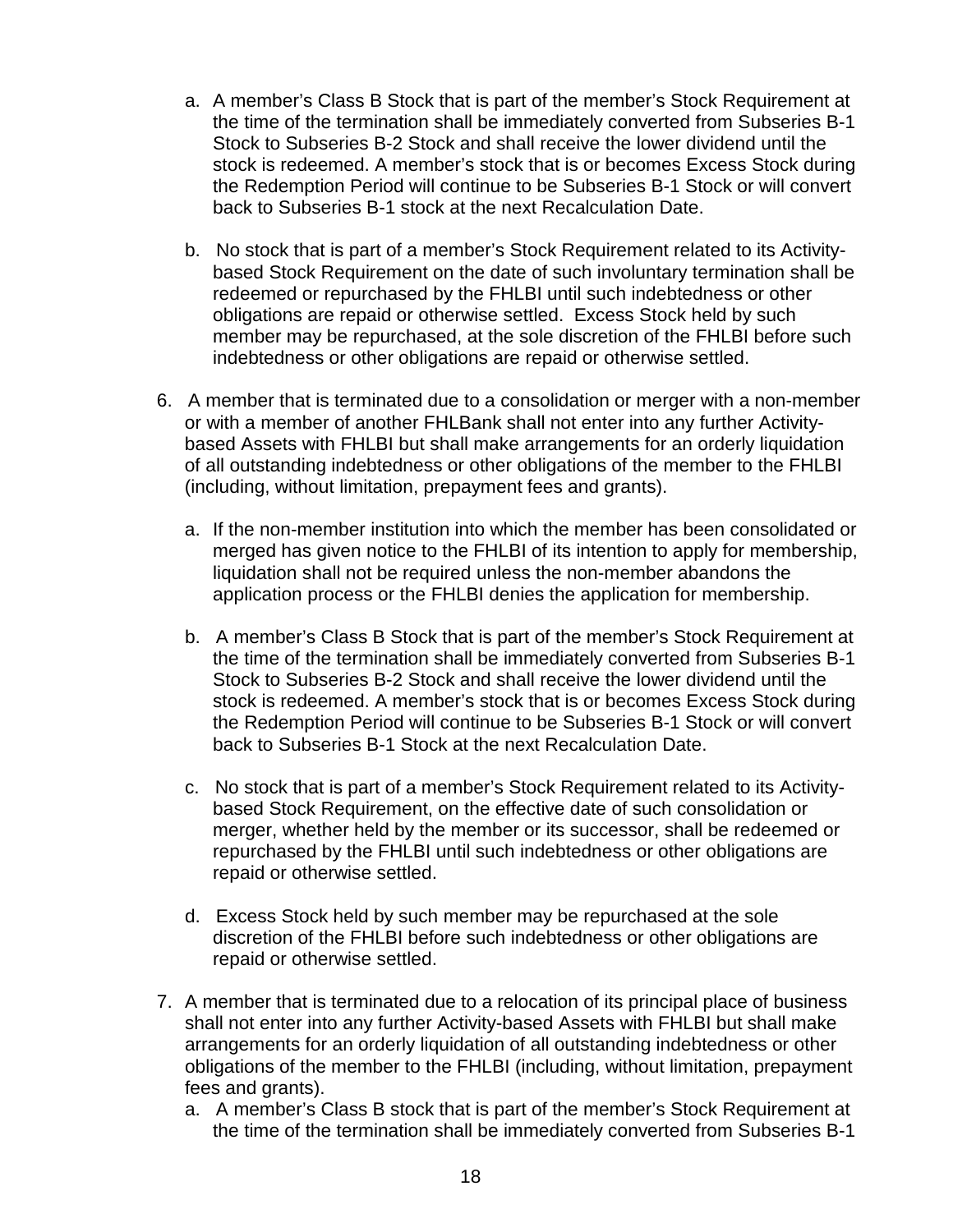Stock to Subseries B-2 Stock and shall receive the lower dividend until the stock is redeemed. A member's stock that is or becomes Excess Stock during the Redemption Period will continue to be Subseries B-1 Stock or will convert back to Subseries B-1 Stock at the next Recalculation Date.

- b. No stock that is part of a member's Stock Requirement related to its Activitybased Stock Requirement, on the effective date of such relocation, shall be redeemed or repurchased by the FHLBI until such indebtedness or other obligations are repaid or otherwise settled.
- c. Excess Stock held by such member may be repurchased at the sole discretion of the FHLBI before such indebtedness or other obligations are repaid or otherwise settled
- 8. All prepayments of obligations maturing after the Effective Date of termination of membership shall be subject to any applicable prepayment fees normally imposed by the FHLBI.
- C. Cancellation of Withdrawal Notice
	- 1. A member that has filed a notice of voluntary withdrawal from membership may cancel that notice at any time prior to the Effective Date of termination by a further written notice to the FHLBI. The FHLBI shall impose a Withdrawal Cancellation Fee on the member in consideration for such cancellation. A member's Subseries B-2 Stock will then immediately be re-converted to Subseries B-1 Stock.
	- 2. A member that cancels a notice of voluntary withdrawal will also be required to immediately purchase any Class B Stock needed to meet the member's then current minimum Stock Requirement, including any additional stock required due to amendments or adjustments made by the Board of Directors pursuant to Section V.C. hereof, occurring during the period while the member's notice of withdrawal was pending.
- D. Readmission to Membership

An institution that has withdrawn from membership or otherwise has had its membership terminated and that has divested all of its shares of FHLBI stock may not be readmitted to membership in any FHLBank or acquire any capital stock of any FHLBank for a period of five (5) years from the date membership was terminated and all the stock was redeemed or repurchased. However, any institution that withdrew from membership prior to December 31, 1997, may apply for membership at any time, subject to the approval of the Finance Agency.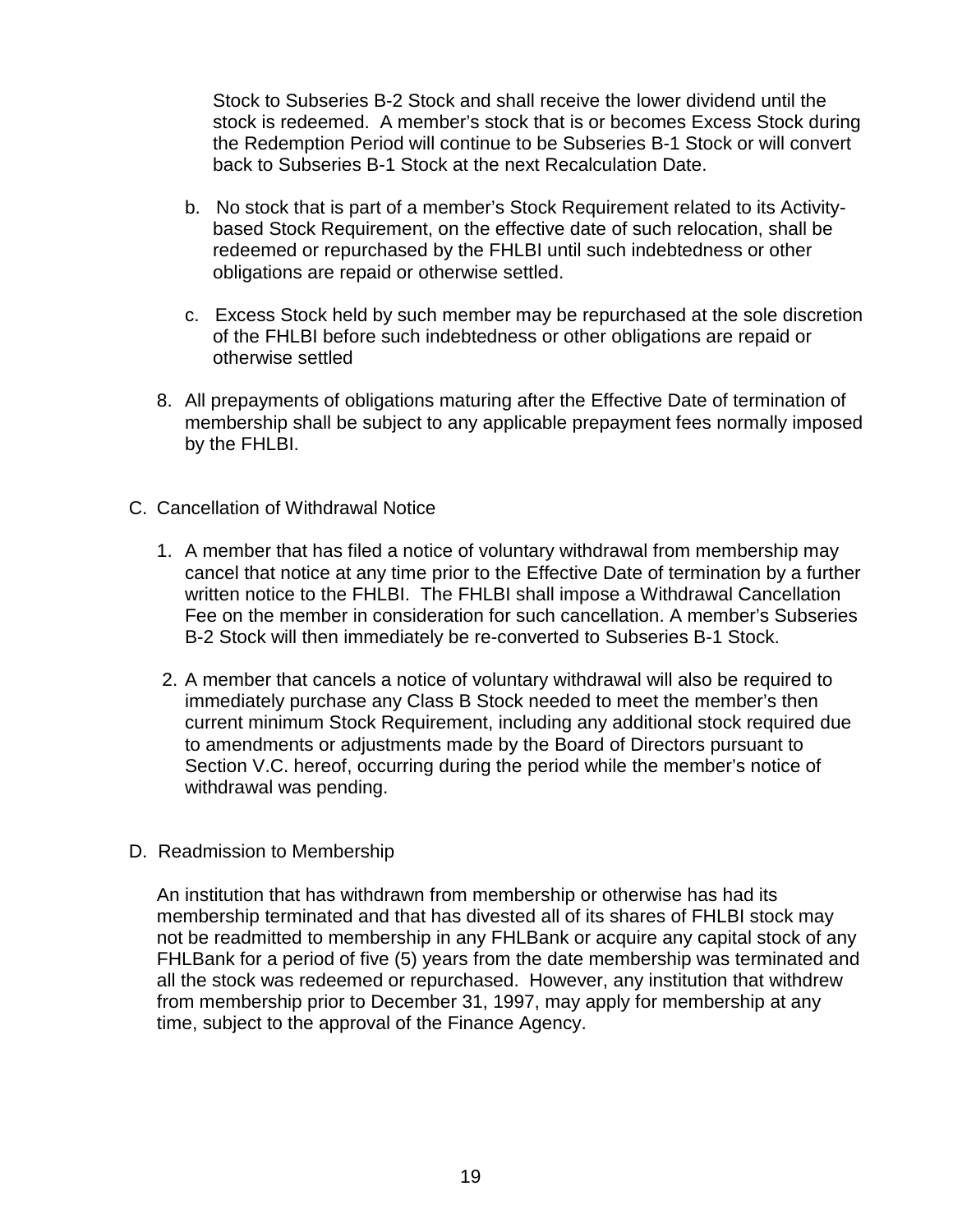#### VIII. Adoption of Changes to Capital Plan

The Board of Directors shall review the Capital Plan at least annually. The Board of Directors may, from time to time, consider and approve amendments to this Capital Plan. This includes but is not limited to the issuance of subordinated debt as authorized by Section 11 of the Federal Home Loan Bank Act, as amended from time to time, provided that the Finance Agency has determined that subordinated debt can be counted toward the FHLBI's Total Capital. Except as provided in Section XIII.C, all amendments must be submitted to and approved by the Finance Agency before such amendments will be effective. After receipt of approval, such amendments will be effective fifteen (15) days after the mailing or electronic posting of notice to the members, unless another date is specified in such notice.

#### IX. Transition Provisions

The Effective Date of this Capital Plan shall be the date of initial issuance of stock hereunder. The FHLBI has made a good faith determination that it will be able to implement this Capital Plan as submitted to the Finance Board and that it shall be in full compliance with the Risk-based Capital Requirement and Total Capital requirement set forth in the Capital Regulation as of such date. The following actions, which constitute the FHLBI's Plan of Reorganization, within the meaning of Section 368 of the Internal Revenue Code of 1986, as amended, and the regulations thereunder, are to be taken in order to implement the Capital Plan.

- A. Exchange of Existing Stock
	- 1. On a date declared by the Board of Directors which shall not be later than 18 months after receipt of approval from the Finance Board of the Capital Plan, the existing stock of all members of the FHLBI shall automatically be deemed exchanged for shares of an equal amount of par value of Class B Stock without any action on the part of the members. Not less than forty-five (45) nor more than sixty (60) days prior to the Opt-out Date, each member will be provided with a written notice describing its anticipated Stock Requirement as of the Effective Date of the Capital Plan, together with an Information Statement describing the Capital Plan, the terms and conditions of the Class B Stock and other information about the FHLBI. The Opt-out Date will be thirty (30) days prior to the Effective Date of the Capital Plan.
	- 2. To the extent that, upon the exchange of Class B Stock for existing stock described in the preceding paragraph, a member's holdings of Class B Stock exceed its Stock Requirement, the balance shall be Excess Stock of the member as of the Effective Date. The FHLBI may, in its sole discretion, repurchase part or all of the Excess Stock that may be outstanding on the Effective Date, subject to the applicable requirements and limitations of Sections VI.C. and VI.D, except that the 15-day prior notice requirement set forth in Section VI.C shall not apply to repurchases of Excess Stock on the Effective Date.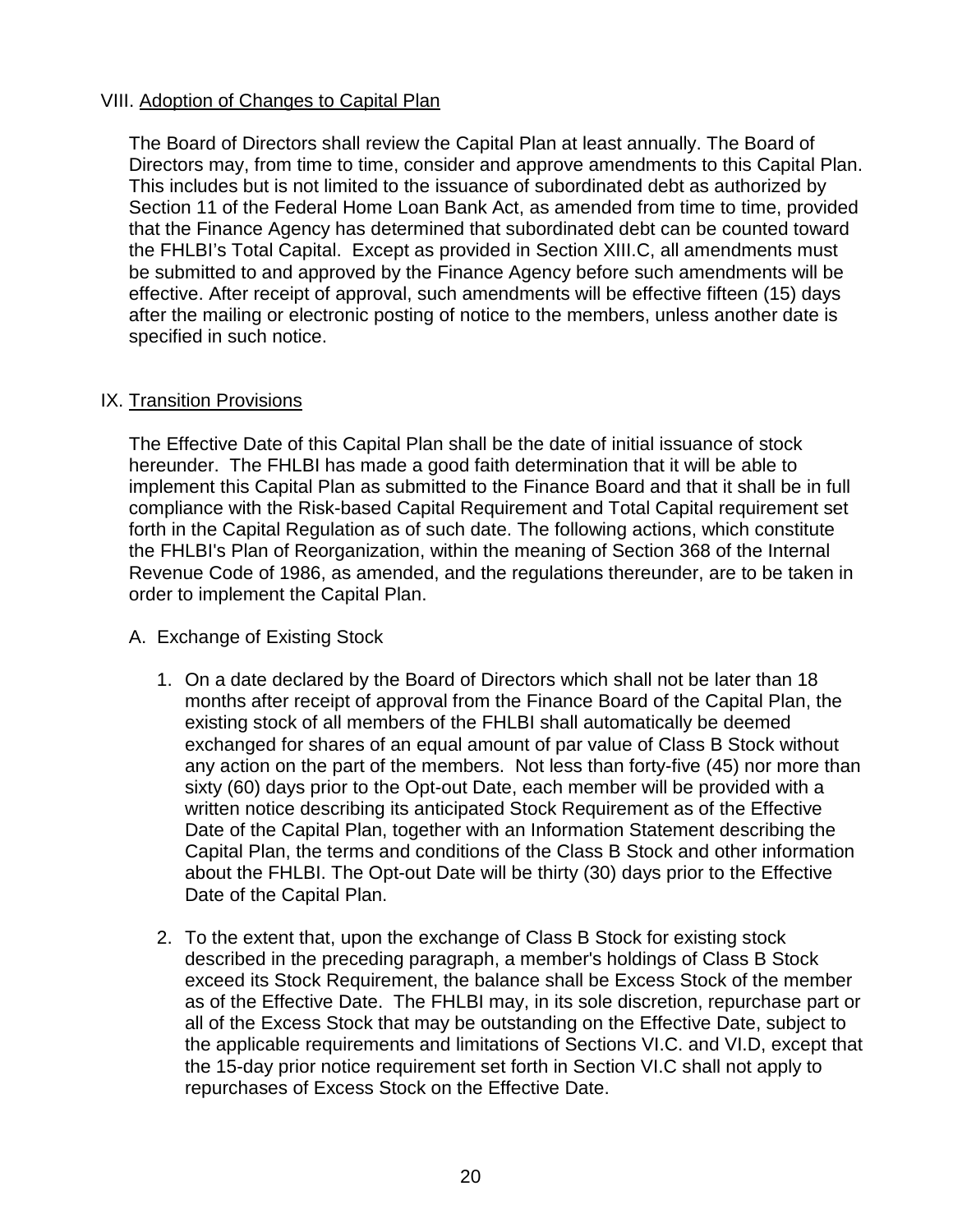- 3. All members will be required to advise the Finance Agency and the FHLBI in writing by the Opt-out Date as to whether they are exercising their option to withdraw from membership, as set forth in Subsection B below. The FHLBI will then have the opportunity to evaluate the effects of any withdrawals by the members on the FHLBI's Risk-based Capital Requirement and Total Capital requirement as of the Effective Date. The FHLBI may then make pro rata adjustments in the amount of Excess Class B Stock to be repurchased from members, if necessary, or take any other necessary or appropriate action, to ensure compliance with the FHLBI's capital requirements. The FHLBI will give members notice as soon as practicable after the Opt-out Date if their actual Stock Requirement is expected to change as a result of the effects of member withdrawals.
- 4. If, after all of a member's holdings of existing stock as of the Effective Date have been exchanged for Class B Stock, the member does not meet its Stock Requirement, the FHLBI shall notify the member of the deficiency. Any additional stock purchases necessary to meet the Stock Requirement will be made by cash payment from the member by wire transfer or by debiting the required amount from the member's CMS account or the member's Time account, as designated by the member. If the member fails to purchase such additional stock needed to meet the member's Stock Requirement on the Effective Date, such member will be involuntarily terminated and will be subject to all of the provisions of Section VII of this Capital Plan.
- B. Withdrawal from Membership Prior to the Effective Date
	- 1. No member shall be required to maintain its membership in the FHLBI upon the implementation of this Capital Plan. The member shall be required to comply with the withdrawal provisions of Section VII.B, unless the member successfully opts out in accordance with the provisions hereof.
	- 2. A member electing to terminate membership on or before the Effective Date shall provide written notice to the Finance Board, with a copy to the FHLBI, on or before the Opt-out Date. Such member's existing stock shall not be converted, but will be redeemed six months from the date such notice was filed with the Finance Board (the Redemption Period for the current stock) or on the Effective Date, whichever is earlier, provided that the member has no outstanding indebtedness or obligations owed to the FHLBI, or that the member makes arrangements for the orderly liquidation and repayment of such obligations. If such obligations are not liquidated by the end of the six-month notice period or on the Effective Date, or if arrangements for such orderly liquidation and repayment have not been made to the satisfaction of the FHLBI, the current stock will be redeemed but the proceeds will be deposited into the member's Time account to be held as collateral by the FHLBI until such obligations are met. Former members of the FHLBI whose stock has not yet been redeemed due to outstanding obligations will also have their stock redeemed subject to the same terms and conditions as members that opt out under this section prior to the Optout Date.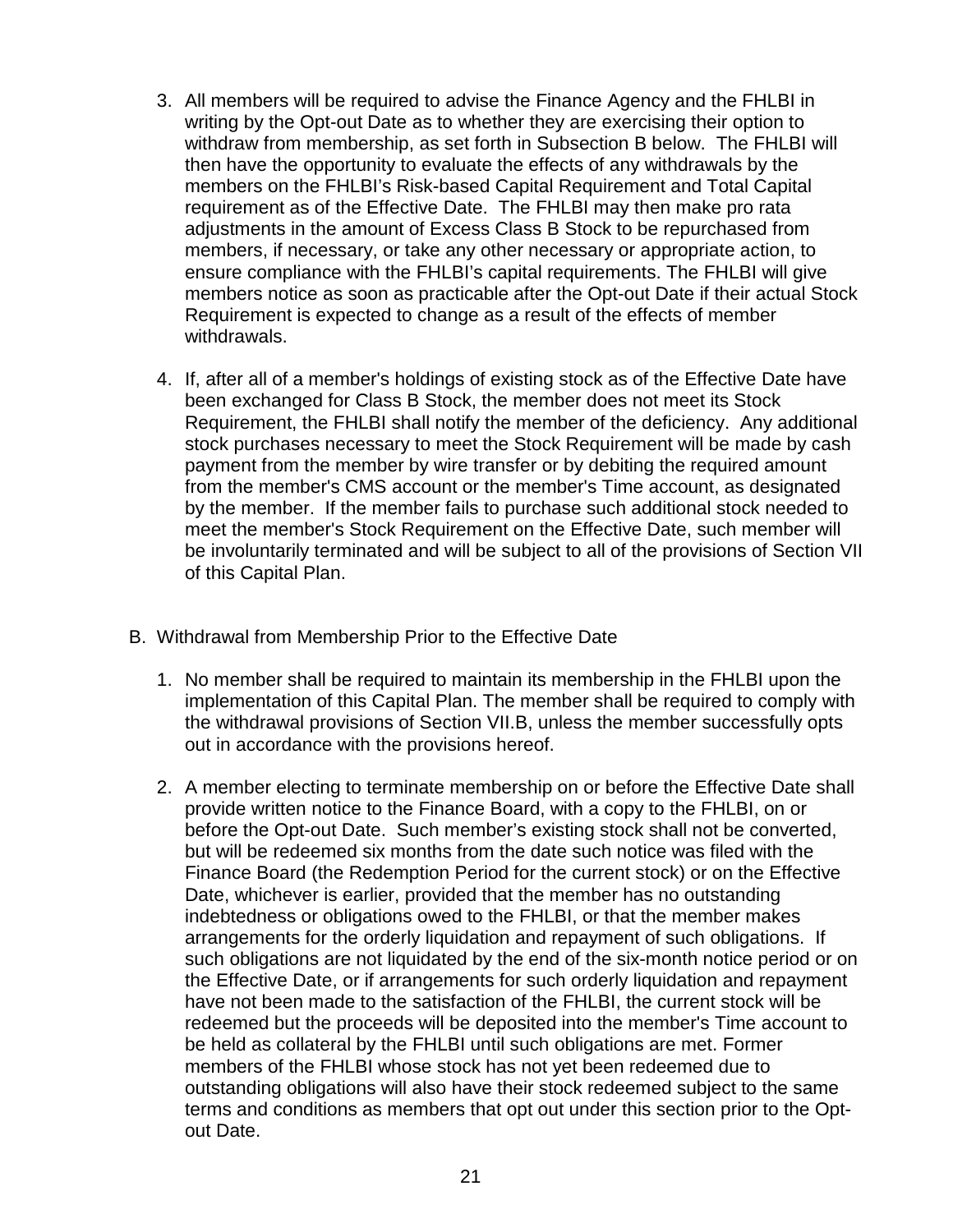- 3. If a withdrawing member prepays any outstanding indebtedness prior to its scheduled maturity as a result of such withdrawal of membership, such prepayment shall be subject to any applicable prepayment fees.
- 4. If any member fails to advise the Finance Board and the FHLBI prior to the Optout Date that it is exercising its option to withdraw from membership, such member will be deemed to have consented to the exchange and all outstanding stock of the member shall be automatically exchanged for Class B Stock as of the Effective Date. If a member files a notice of withdrawal after the Opt-out Date, the member will be treated as a voluntarily withdrawing member under Section VII of this Capital Plan and the member's stock will be converted into and exchanged for Class B Stock as of the Effective Date. However, the Redemption Period will be deemed to commence on the date the withdrawal notice was filed with the Finance Board, even though that was prior to the Effective Date. If any member fails to purchase any additional stock needed to meet the member's Stock Requirement on the Effective Date, such member will be involuntarily terminated and will be subject to all of the provisions of Section VII of this Capital Plan.
- C. Effect on Election of Directors

If this Capital Plan is effective on or prior to December 31 of a given year, the voting rights for members shall be as set forth in Section IV hereof with respect to directors to be elected in the subsequent year, provided that if any member does not hold its shares of Class B Stock sufficient to satisfy its Stock Requirement under the Capital Plan on December 31 of a given year, only its actual stock holdings will be used in calculating the number of shares entitled to vote and the designation of directorships. If this Plan is not effective on December 31 of a given year, director elections and voting rights for the subsequent year shall be determined in accordance with the Finance Agency's regulations in effect prior to implementation of the Capital Plan.

X. Retained Earnings Enhancement Implementation and Definitions.

#### A. Implementation

The provisions of sections X through XIII shall become effective upon, and only upon, the occurrence of the Interim Capital Plan Amendment Implementation Date. Until the Restriction Termination Date, in the event of any conflict between sections X through XIII and the remainder of this Capital Plan, the applicable terms of sections X through XIII shall govern, and shall be interpreted in a manner such that the restrictions set forth therein are supplementary to, and not in lieu of, the requirements of the remainder of this Capital Plan.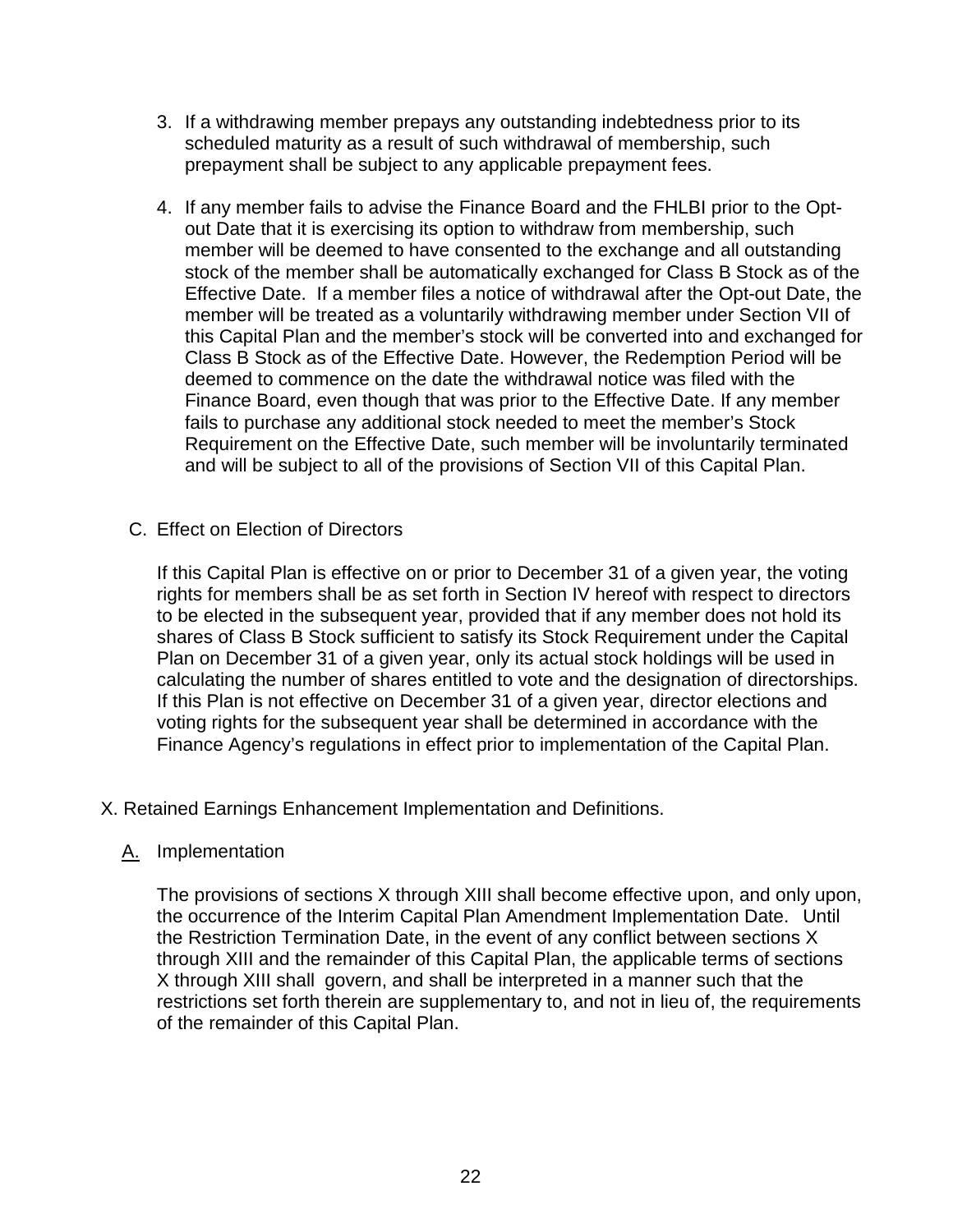B. Definitions applicable to Sections X through XIII of this Capital Plan.

As used in these sections X through XIII, the following capitalized terms shall have the following meanings. Other capitalized terms used but not defined in these sections X through XIII shall have the meanings set forth in section II of this Capital Plan.

"Act" means the Federal Home Loan Bank Act, as amended as of the Effective Date.

"Adjustment to Prior Net Income" means either an increase, or a decrease, to a prior calendar quarter's Quarterly Net Income subsequent to the date on which any allocation to Restricted Retained Earnings for such calendar quarter was made.

"Agreement" means the Joint Capital Enhancement Agreement adopted by the FHLBanks on the Effective Date and amended on the date on which the FHFA has approved the Retained Earnings Capital Plan Amendments for all of the FHLBanks that have issued capital stock pursuant to a capital plan as of the Effective Date.

"Allocation Termination Date" means the date the FHLBI's obligation to make allocations to the Restricted Retained Earnings account is terminated permanently. That date is determined pursuant to section XIII of this Capital Plan.

"Automatic Termination Event" means (i) a change in the Act, or another applicable statute, occurring subsequent to the Effective Date, that will have the effect of creating a new, or higher, assessment or taxation on net income or capital of the FHLBanks, or (ii) a change in the Act, another applicable statute, or the Regulations, occurring subsequent to the Effective Date, that will result in a higher mandatory allocation of an FHLBank's Quarterly Net Income to any Retained Earnings account than the annual amount, or total amount, specified in an FHLBank's capital plan as in effect immediately prior to the Automatic Termination Event.

"Automatic Termination Event Declaration Date" means the date specified in section XIII.A.1 or XIII.A.2 of this Capital Plan.

"Declaration of Automatic Termination" means a signed statement, executed by officers authorized to sign on behalf of each FHLBank that is a signatory to the Agreement, in which at least 2/3 of the then existing FHLBanks declare their concurrence that a specific statutory or regulatory change meets the definition of an Automatic Termination Event.

"Dividend" means a distribution of cash, other property, or stock to a Stockholder with respect to its holdings of Class B Stock.

"Dividend Restriction Period" means any calendar quarter: (i) that includes the REFCORP Termination Date, or occurs subsequent to the REFCORP Termination Date; (ii) that occurs prior to an Allocation Termination Date; and (iii) during which the amount of the FHLBI's Restricted Retained Earnings is less than the amount of the FHLBI's RREM. If the amount of the FHLBI's Restricted Retained Earnings is at least equal to the amount of the FHLBI's RREM, and subsequently the FHLBI's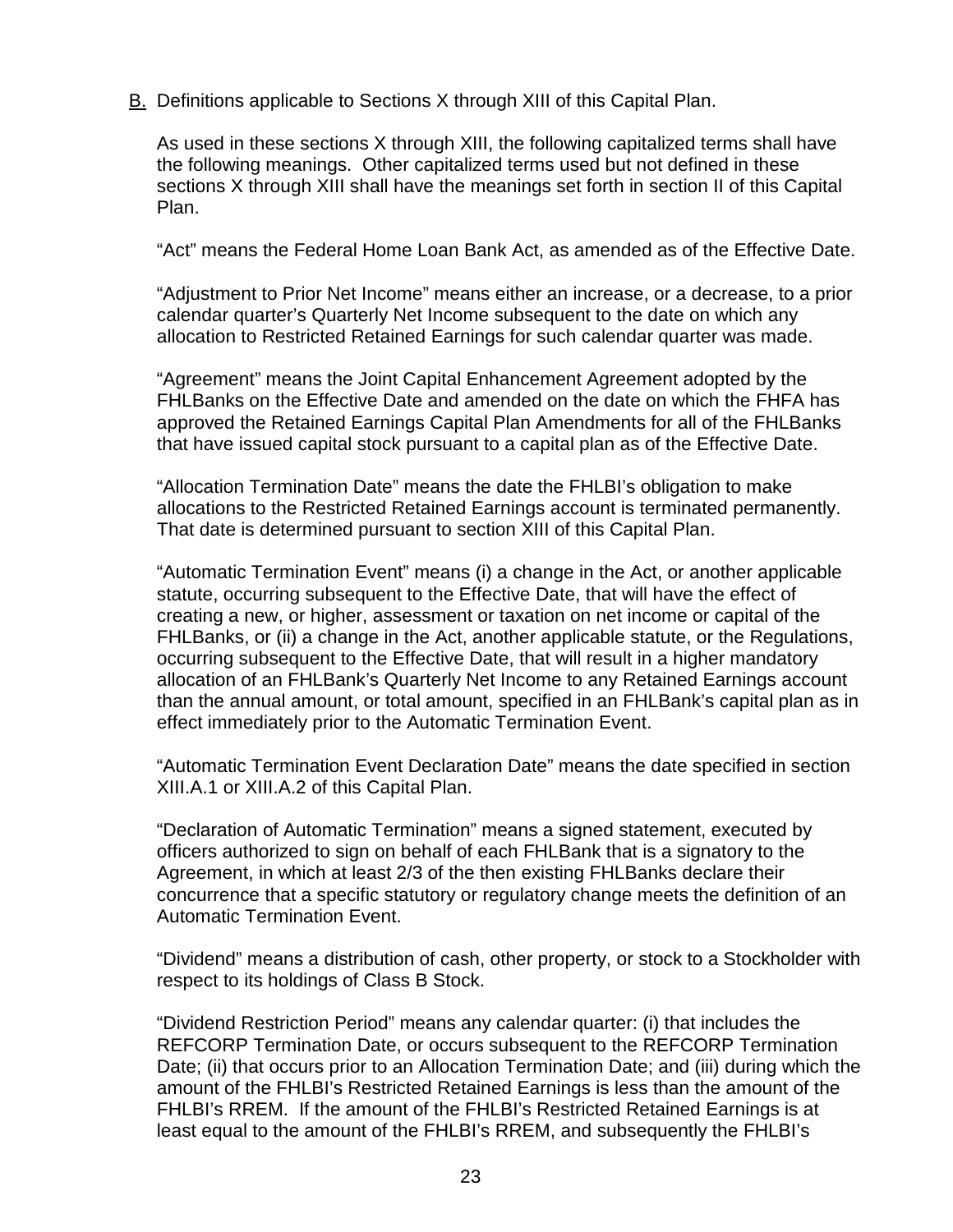Restricted Retained Earnings becomes less than its RREM, the FHLBI shall be deemed to be in a Dividend Restriction Period (unless an AllocationTermination Date has occurred).

"Effective Date" means February 28, 2011.

"FHFA" means the Federal Housing Finance Agency, or any successor thereto.

"FHLBank" means a Federal Home Loan Bank chartered under the Act.

"FHLBI's Total Consolidated Obligations" means the daily average carrying value for the calendar quarter, excluding the impact of fair value adjustments (i.e., fair value option and hedging adjustments), of the FHLBI's portion of outstanding System Consolidated Obligations for which it is the primary obligor.

"GAAP" means accounting principles generally accepted in the United States as in effect from time to time.

"Interim Capital Plan Amendment Implementation Date" means 31 days after the date by which the FHFA has approved a capital plan amendment substantially the same as the Retained Earnings Capital Plan Amendment for all of the FHLBanks that have issued capital stock pursuant to a capital plan as of the Effective Date.

"Net Loss" means that the Quarterly Net Income of the FHLBI is negative, or that the annual net income of the FHLBI calculated on the same basis is negative.

"Quarterly Net Income" means the amount of net income of an FHLBank for a calendar quarter calculated in accordance with GAAP, after deducting the FHLBank's required contributions for that quarter to the Affordable Housing Program under section 10(j) of the Act, as reported in the FHLBank's quarterly and annual financial statements filed with the Securities and Exchange Commission.

"REFCORP Termination Date" means the last day of the calendar quarter in which the FHLBanks' final regular payments are made on obligations to REFCORP in accordance with Section 997.5 of the Regulations and section 21B(f) of the Act.

"Regular Allocation Amount" means the result of (i) 20 percent of Quarterly Net Income; plus (ii) 20 percent of a positive Adjustment to Prior Net Income for any prior calendar quarter that includes the REFCORP Termination Date, or occurred subsequent to the REFCORP Termination Date, to the extent such adjustment has not yet been made in the current calendar quarter; minus (iii) 20 percent of the absolute value of a negative Adjustment to Prior Net Income for any prior calendar quarter that includes the REFCORP Termination Date, or occurred subsequent to the REFCORP Termination Date, to the extent such adjustment has not yet been made in the current calendar quarter.

"Regulations" mean: (i) the rules and regulations of the Federal Housing Finance Board (except to the extent that they may be modified, terminated, set aside or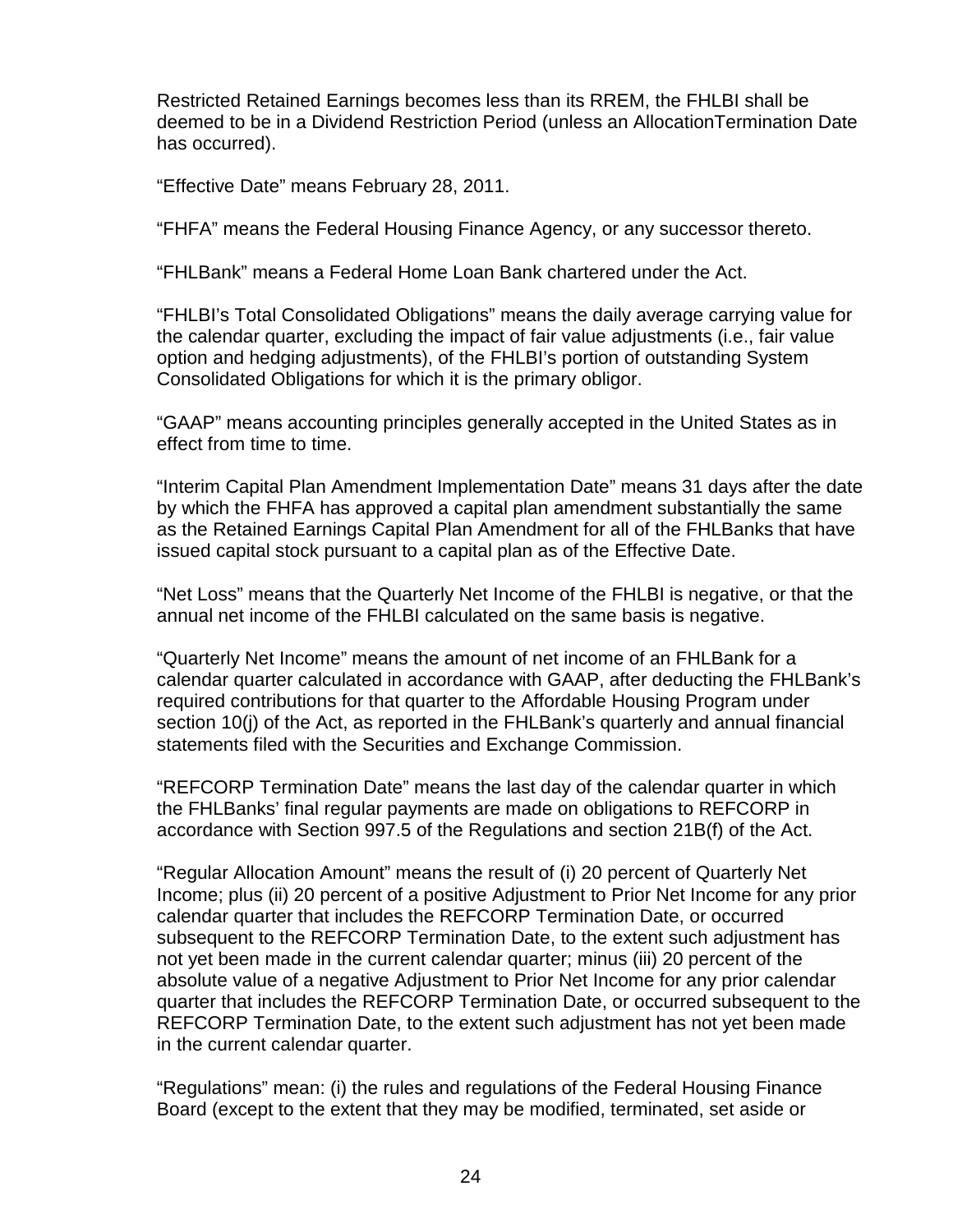superseded by the Director of the FHFA) in effect on the Effective Date; (ii) the rules and regulations of the FHFA, as amended from time to time.

"Restricted Retained Earnings" means the cumulative amount of Quarterly Net Income and Adjustments to Prior Net Income allocated to the FHLBI's Retained Earnings account restricted pursuant to the Retained Earnings Capital Plan Amendment, and does not include amounts retained in: (i) any accounts in existence at the FHLBI on the Effective Date; or (ii) any other Retained Earnings accounts subject to restrictions that are not part of the terms of the Retained Earnings Capital Plan Amendment.

"Restricted Retained Earnings Minimum" ("RREM") means a level of Restricted Retained Earnings calculated as of the last day of each calendar quarter equal to one percent of the FHLBI's Total Consolidated Obligations.

"Restriction Termination Date" means the date the restriction on the FHLBI paying Dividends out of the Restricted Retained Earnings account, or otherwise reallocating funds from the Restricted Retained Earnings account, is terminated permanently. That date is determined pursuant to section XIII of this Capital Plan.

"Retained Earnings" means the retained earnings of an FHLBank calculated pursuant to GAAP.

"Retained Earnings Capital Plan Amendment" means the amendment to this Capital Plan, made a part thereof, adopted effective on the Interim Capital Plan Amendment Implementation Date adding sections X through XIII to this Capital Plan.

"Special Allocation Amount" means the result of: (i) 50 percent of Quarterly Net Income; plus (ii) 50 percent of a positive Adjustment to Prior Net Income for any prior calendar quarter that includes the REFCORP Termination Date, or occurred subsequent to the REFCORP Termination Date, to the extent such adjustment has not yet been made in the current calendar quarter; minus (iii) 50 percent of the absolute value of a negative Adjustment to Prior Net Income for any prior calendar quarter that includes the REFCORP Termination Date, or occurred subsequent to the REFCORP Termination Date, to the extent such adjustment has not yet been made by the current calendar quarter.

"Stockholder" means: (i) an institution that has been approved for membership in the FHLBI, and has purchased Class B Stock in accordance with the Regulations; (ii) a former member of the FHLBI that continues to own Class B Stock; or (iii) a successor to an entity that was a member of the FHLBI that continues to own Class B Stock.

"System Consolidated Obligation" means any bond, debenture, or note authorized under the Regulations to be issued jointly by the FHLBanks pursuant to Section 11(a) of the Act, as amended, or any bond or note previously issued by the Federal Housing Finance Board on behalf of all FHLBanks pursuant to Section 11(c) of the Act, on which the FHLBanks are jointly and severally liable, or any other instrument issued through the Office of Finance, or any successor thereto, under the Act, that is a joint and several liability of all the FHLBanks.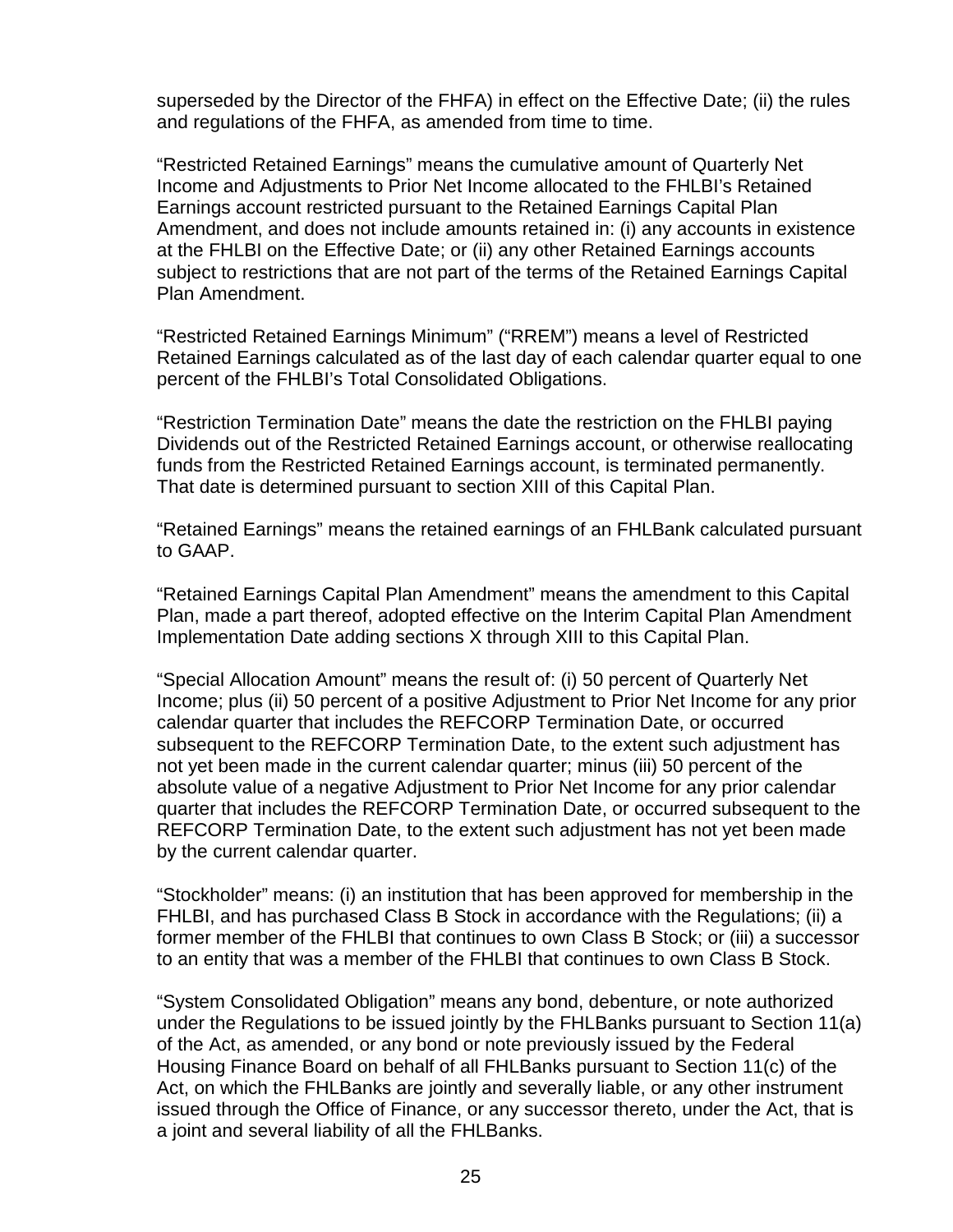"Total Capital" means Retained Earnings, the amount paid-in for Class B Stock, the amount of any general allowance for losses, and the amount of other instruments that the FHFA has determined to be available to absorb losses incurred by the FHLBI.

#### XI. Establishment of Restricted Retained Earnings

A. Segregation of Account.

No later than the REFCORP Termination Date, the FHLBI shall establish an account in its official books and records in which to allocate its Restricted Retained Earnings, with such account being segregated on its books and records from the FHLBI's Retained Earnings that are not Restricted Retained Earnings for purposes of tracking the accumulation of Restricted Retained Earnings and enforcing the restrictions on the use of the Restricted Retained Earnings imposed in the Retained Earnings Capital Plan Amendment.

- B. Funding of Account.
	- 1. Date on which Allocation Begins

The FHLBI shall allocate to its Restricted Retained Earnings account an amount at least equal to the Regular Allocation Amount beginning on the REFCORP Termination Date. The FHLBI shall allocate amounts to the Restricted Retained Earnings account only through allocations from its Quarterly Net Income or Adjustments to Prior Net Income occurring on or after the REFCORP Termination Date, but nothing in the Retained Earnings Capital Plan Amendment shall prevent the FHLBI from allocating a greater percentage of its Quarterly Net Income or positive Adjustment to Prior Net Income to its Restricted Retained Earnings account than the percentages set forth in the Retained Earning Capital Plan Amendment.

2. Ongoing Allocation

During any Dividend Restriction Period that occurs before the Allocation Termination Date, the FHLBI shall continue to allocate its Regular Allocation Amount (or when and if required under subsection XI.B.4 below, its Special Allocation Amount) to its Restricted Retained Earnings account.

3. Treatment of Quarterly Net Losses and Annual Net Losses

In the event the FHLBI sustains a Net Loss for a calendar quarter, the following shall apply: (i) to the extent that its cumulative calendar year-to-date net income is positive at the end of such quarter, the FHLBI may decrease the amount of its Restricted Retained Earnings such that the cumulative addition to the Restricted Retained Earnings account calendar year-to-date at the end of such quarter is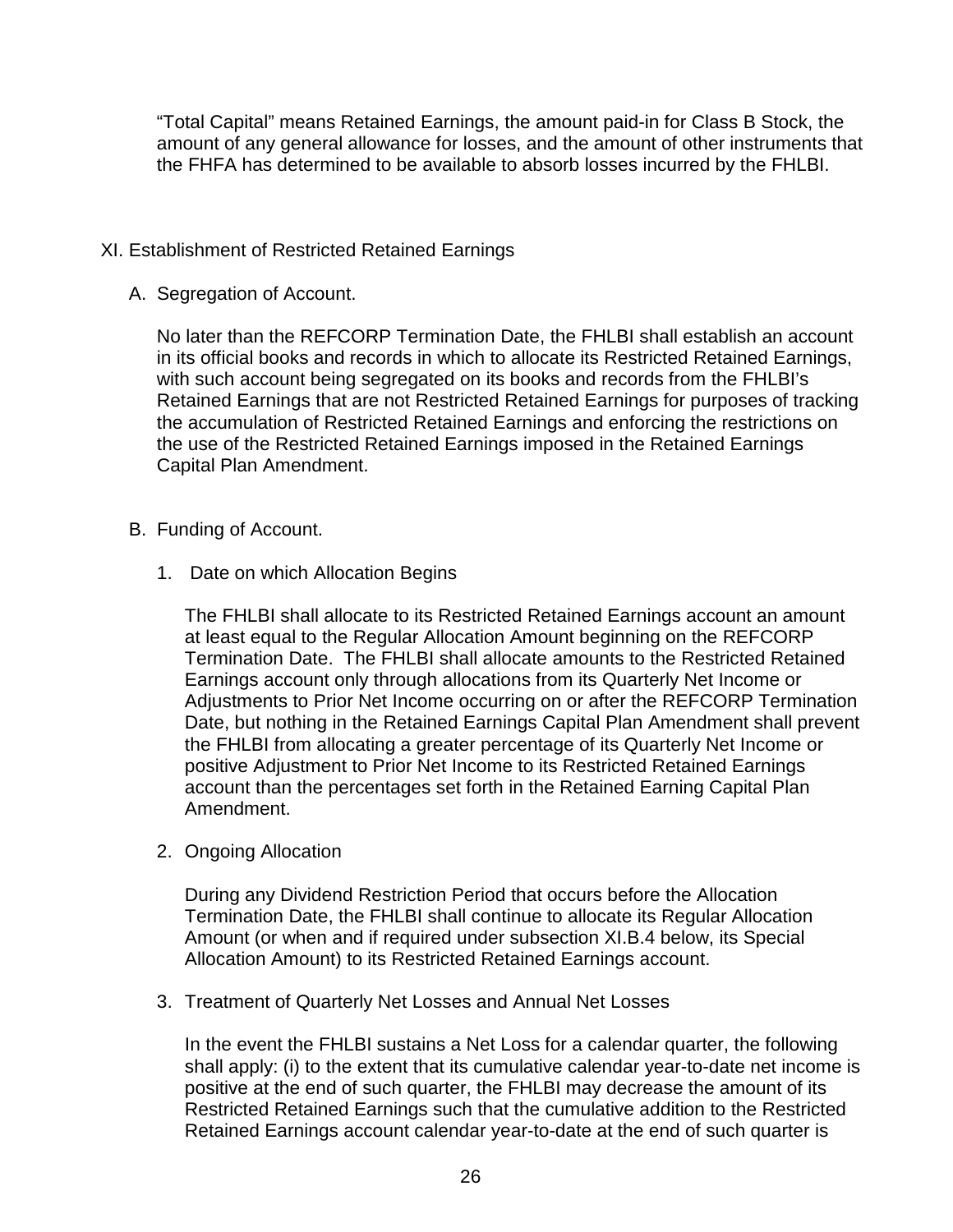equal to 20 percent of the amount of such cumulative calendar year-to-date net income; (ii) to the extent that its cumulative calendar year-to-date net income is negative at the end of such quarter (a) the FHLBI may decrease the amount of its Restricted Retained Earnings account such that the cumulative addition calendar year-to-date to the Restricted Retained Earnings at the end of such quarter is zero, and (b) the FHLBI shall apply any remaining portion of the Net Loss for the calendar quarter first to reduce Retained Earnings that are not Restricted Retained Earnings until such Retained Earnings are reduced to zero, and thereafter may apply any remaining portion of the Net Loss for the calendar quarter to reduce Restricted Retained Earnings; and (iii) for any subsequent calendar quarter in the same calendar year, the FHLBI may decrease the amount of its quarterly allocation to its Restricted Retained Earnings account in that subsequent calendar quarter such that the cumulative addition to the Restricted Retained Earnings account calendar year-to-date is equal to 20 percent of the amount of such cumulative calendar year-to-date net income.

In the event the FHLBI sustains a Net Loss for a calendar year, any such Net Loss first shall be applied to reduce Retained Earnings that are not Restricted Retained Earnings until such Retained Earnings are reduced to zero, and thereafter any remaining portion of the Net Loss for the calendar year may be applied to reduce Restricted Retained Earnings.

4. Funding at the Special Allocation Amount

If during a Dividend Restriction Period, the amount of the FHLBI's Restricted Retained Earnings decreases in any calendar quarter, except as provided in subsections XI.B.3(i) and (ii)(a) above, the FHLBI shall allocate the Special Allocation Amount to its Restricted Retained Earnings account beginning at the following calendar quarter-end (except as provided in the last sentence of this subsection). Thereafter, the FHLBI shall continue to allocate the Special Allocation Amount to its Restricted Retained Earnings account until the cumulative difference between: (i) the allocations made using the Special Allocation Amount; and (ii) the allocations that would have been made if the Regular Allocation Amount applied, is equal to the amount of the prior decrease in the amount of its Restricted Retained Earnings account arising from the application of subsection XI.B.3(ii)(b). If at any calendar quarter-end the allocation of the Special Allocation Amount would result in a cumulative allocation in excess of such prior decrease in the amount of Restricted Retained Earnings: (i) the FHLBI may allocate such percentage of Quarterly Net Income to the Restricted Retained Earnings account that shall exactly restore the amount of the prior decrease, plus the amount of the Regular Allocation Amount for that quarter; and (ii) the FHLBI in subsequent quarters shall revert to allocating at least the Regular Allocation Amount.

5. Release of Restricted Retained Earnings

If the FHLBI's RREM decreases from time to time due to fluctuations in the FHLBI's Total Consolidated Obligations, amounts in the Restricted Retained Earnings account in excess of 150 percent of the RREM may be released by the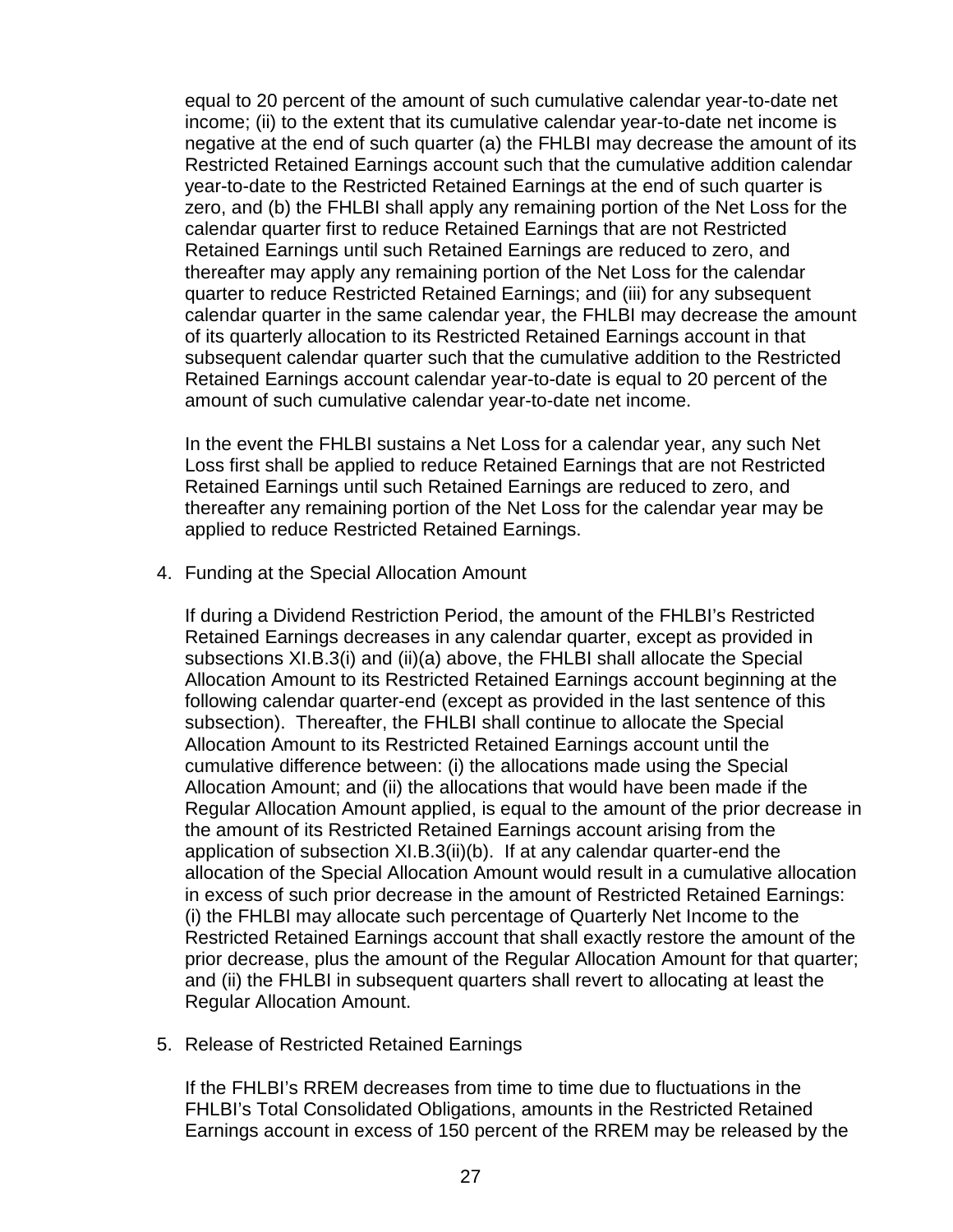FHLBI from the restrictions otherwise imposed on such amounts pursuant to the provisions of the Retained Earnings Capital Plan Amendment, and reallocated to its Retained Earnings that are not Restricted Retained Earnings. Until the Restriction Termination Date, the FHLBI may not otherwise reallocate amounts in its Restricted Retained Earnings account (provided that a reduction in the Restricted Retained Earnings account following a Net Loss pursuant to subsection XI.B.3 is not a reallocation).

6. No Effect on Rights of Shareholders as Owners of Retained Earnings

In the event of the liquidation of the FHLBI, or a taking of the FHLBI's Retained Earnings by any future federal action, nothing in the Retained Earnings Capital Plan Amendment shall change the rights of the holders of the FHLBI's Class B Stock that confer ownership of Retained Earnings, including Restricted Retained Earnings, as granted under section 6(h) of the Act.

XII. Limitation on Dividends, Stock Purchase and Stock Redemption

A. General Rule on Dividends.

From the REFCORP Termination Date through the Restriction Termination Date, the FHLBI may not pay Dividends, or otherwise reallocate funds (except as expressly provided in subsection XI.B. 5, and further provided that a reduction in the Restricted Retained Earnings account following a Net Loss pursuant to subsection XI.B.3 is not a reallocation), out of Restricted Retained Earnings. During a Dividend Restriction Period, the FHLBI may not pay Dividends out of the amount of Quarterly Net Income required to be allocated to Restricted Retained Earnings.

B. Limitations on Repurchase and Redemption.

From the REFCORP Termination Date through the Restriction Termination Date, the FHLBI shall not engage in a repurchase or redemption transaction if following such transaction the FHLBI's Total Capital as reported to the FHFA falls below the FHLBI's aggregate paid-in amount of Class B Stock.

#### XIII. Termination of Retained Earnings Capital Plan Amendment Obligations

- A. Notice of Automatic Termination Event.
	- 1. Action by FHLBanks

If the FHLBI desires to assert that an Automatic Termination Event has occurred (or will occur on the effective date of a change in a statute or the Regulations), the FHLBI shall provide prompt written notice to all of the other FHLBanks (and provide a copy to the FHFA) identifying the specific statutory or regulatory change that is the basis for the assertion. For the purposes of this section, 'prompt written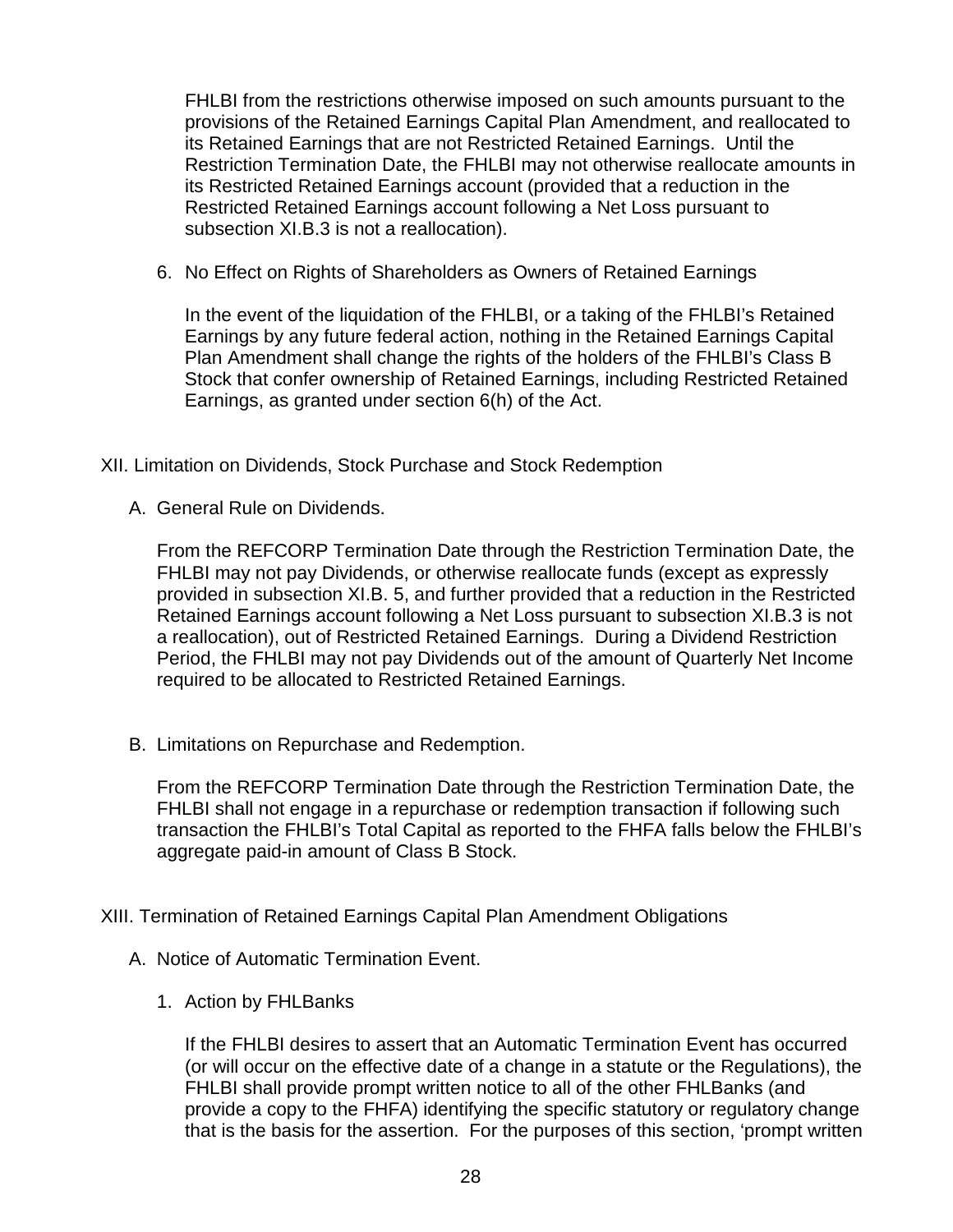notice' means notice delivered no later than 90 calendar days subsequent to: (1) the date the specific statutory change takes effect; or (2) the date an interim final rule or final rule effecting the specific regulatory change is published in the Federal Register.

If within 60 calendar days of transmission of such written notice to all of the other FHLBanks, at least 2/3 of the then existing FHLBanks (including the FHLBI) execute a Declaration of Automatic Termination concurring that the specific statutory or regulatory change identified in the written notice constitutes an Automatic Termination Event, then the Declaration of Automatic Termination shall be delivered by the FHLBI to the FHFA within 10 calendar days of the date that the Declaration of Automatic Termination is executed. After the expiration of a 60 calendar day period that begins when the Declaration of Automatic Termination is delivered to the FHFA, or is delivered to the FHFA by another FHLBank pursuant to the terms of its capital plan, an Automatic Termination Event Declaration Date shall be deemed to occur (except as provided in subsection XIII.A.3).

If a Declaration of Automatic Termination concurring that the specific statutory or regulatory change identified in the written notice constitutes an Automatic Termination Event has not been executed by at least the required 2/3 of the then existing FHLBanks within 60 calendar days of transmission of such notice to all of the other FHLBanks, the FHLBI may request a determination from the FHFA that the specific statutory or regulatory change constitutes an Automatic Termination Event. Such request must be filed with the FHFA within 10 calendar days after the expiration of the 60 calendar day period that begins upon transmission of the written notice of the basis of the assertion to all of the other FHLBanks.

#### 2. Action by FHFA

The FHLBI may request a determination from the FHFA that a specific statutory or regulatory change constitutes an Automatic Termination Event, and may claim that an Automatic Termination Event has occurred, or will occur, with respect to a specific statutory or regulatory change only if the FHLBI has complied with the time limitations and procedures of subsection XIII.A.1.

If within 60 calendar days after the Bank delivers such a request to the FHFA, or another FHLBank delivers such a request pursuant to its capital plan, the FHFA provides the requesting FHLBank with a written determination that a specific statutory or regulatory change is an Automatic Termination Event, then an Automatic Termination Event Declaration Date shall be deemed to occur as of the expiration of such 60 calendar day period (except as provided in subsection XIII.A.3). The date of the Automatic Termination Event Declaration Date shall be as of the expiration of such 60 calendar day period (except as provided in subsection XIII.A.3) no matter on which day prior to the expiration of the 60 calendar day period the FHFA has provided its written determination.

If the FHFA fails to make a determination within 60 calendar days after an FHLBank delivers such request to the FHFA, then an Automatic Termination Event Declaration Date shall be deemed to occur as of the date of the expiration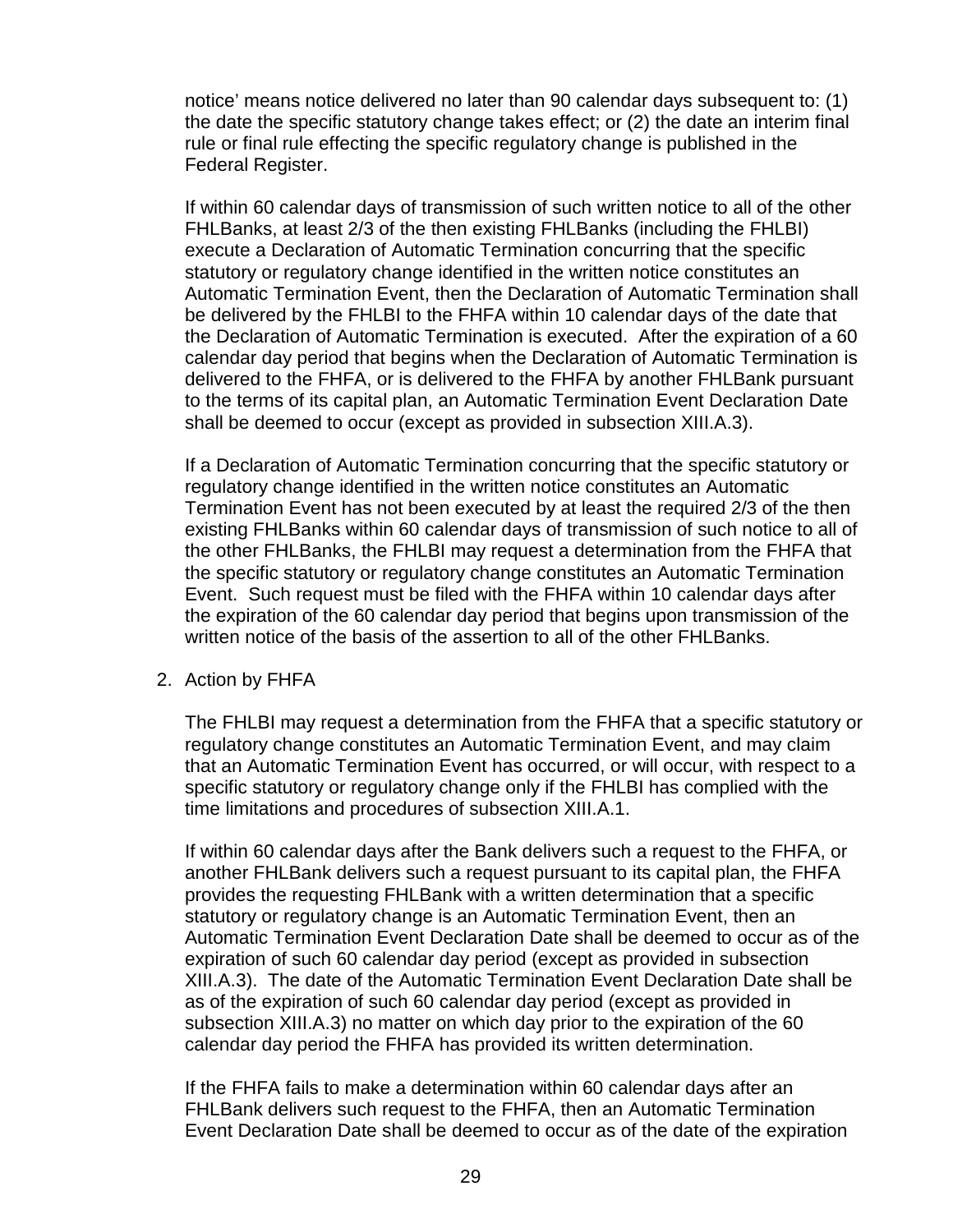of such 60 calendar day period (except as provided in subsection XIII.A.3); provided, however, that the FHFA may make a written request for information from the requesting FHLBank, and toll such 60 calendar day period from the date that the FHFA transmits its request until that FHLBank delivers to the FHFA information responsive to its request.

If within 60 calendar days after an FHLBank delivers to the FHFA a request for determination that a specific statutory or regulatory change constitutes an Automatic Termination Event (or such longer period if the 60 calendar day period is tolled pursuant to the preceding sentence), the FHFA provides that FHLBank with a written determination that a specific statutory or regulatory change is not an Automatic Termination Event, then an Automatic Termination Event shall not have occurred with respect to such change.

3. Proviso as to Occurrence of Automatic Termination Event Declaration Date

In no case under this subsection XIII.A may an Automatic Termination Event Declaration Date be deemed to occur prior to: (1) the date the specific statutory change takes effect; or (2) the date an interim final rule or final rule effecting the specific regulatory change is published in the Federal Register.

B. Notice of Voluntary Termination.

If the FHLBanks terminate the Agreement, then the FHLBanks shall provide written notice to the FHFA that the FHLBanks have voted to terminate the Agreement.

- C. Consequences of an Automatic Termination Event or Vote to Terminate the Agreement.
	- 1. Consequences of Voluntary Termination

In the event the FHLBanks deliver written notice to the FHFA that the FHLBanks have voted to terminate the Agreement, then without any further action by the FHLBI or the FHFA: (i) the date of delivery of such notice shall be an Allocation Termination Date; and (ii) one year from the date of delivery of such notice shall be a Restriction Termination Date.

2. Consequences of an Automatic Termination Event Declaration Date

If an Automatic Termination Event Declaration Date has occurred, then without further action by the FHLBI or the FHFA: (i) the date of the Automatic Termination Event Declaration Date shall be an Allocation Termination Date; and (ii) one year from the date of the Automatic Termination Event Declaration Date shall be a Restriction Termination Date.